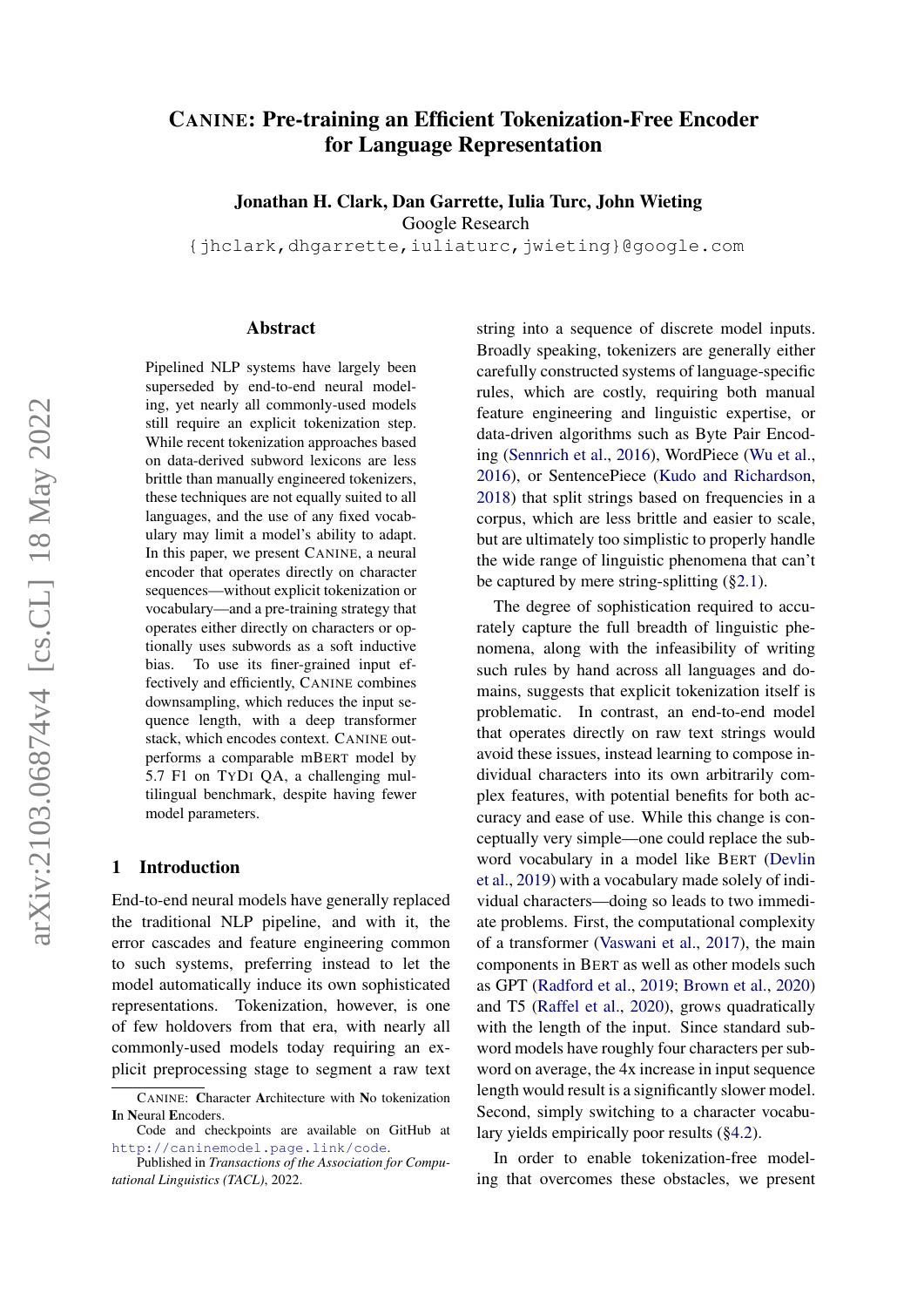CANINE. CANINE is a large language encoder with a deep transformer stack at its core. Inputs to the model are sequences of Unicode characters.<sup>1</sup> To represent the full space of Unicode characters<sup>2</sup> without a vocabulary, we employ a hashing strategy. To avoid the slowdown from increasing the sequence length, CANINE uses strided convolutions to downsample input sequences to a shorter length before the deep transformer stack.

Like BERT, we pre-train CANINE on the Masked Language Model (MLM) and Next Sentence Prediction (NSP) tasks. For the MLM task, CANINE offers two options:

- 1. A fully character-level loss that autoregressively predicts characters in masked spans.
- 2. A vocabulary-based loss that predicts the identities of masked subword tokens. Critically, this tokenization is used only for the pre-training loss; tokens are never input to the encoder, and the tokenizer and subword vocabulary can be safely discarded after pretraining. This effectively converts the hard constraint of token boundaries found in other models into a soft *inductive bias* in CANINE.

In this article, we contribute:

- the first pre-trained tokenization-free deep encoder;
- an efficient model architecture that directly encodes long sequences of characters with speed comparable to vanilla BERT; and
- a model that performs no tokenization on the input, avoiding the lossy *information bottleneck* associated with most pre-processing.

# 2 Motivation

# <span id="page-1-0"></span>2.1 Linguistic pitfalls of tokenization

Subword tokenizers are the de-facto standard in modern NLP [\(Devlin et al.,](#page-13-1) [2019;](#page-13-1) [Raffel et al.,](#page-14-2) [2020;](#page-14-2) [Brown et al.,](#page-12-0) [2020\)](#page-12-0). These algorithms are limited to only simple word-splitting operations. While this is perhaps a reasonable approach for a language with impoverished morphology such as English, it is much less appropriate in the face of phenomena like agglutinative morphology, non-

| كتب       | k-t-b  | "write" (root form)                      |
|-----------|--------|------------------------------------------|
| كَتَت     | kataba | "he wrote"                               |
| كَتَّبَ   |        | <b>kattaba</b> "he made (someone) write" |
| اكْتَتَبَ |        | iktataba "he signed up"                  |

Table 1: Non-concatenative morphology in Arabic.<sup>4</sup> When conjugating, letters are interleaved *within* the root. The root is therefore not separable from its inflection via any contiguous split.

concatenative morphology, consonant mutation, vowel harmony, etc.

Even in high-resource languages, subword models still tend to struggle on challenging domains, such as informal text, which often includes typos, spelling variation,<sup>5</sup> transliteration, or emoji [\(O'Connor et al.,](#page-14-3) [2010\)](#page-14-3). BERT, which uses Word-Piece tokenization, is sensitive to corruptions of the input, both natural typos [\(Sun et al.,](#page-14-4) [2020\)](#page-14-4) and adversarial manipulations [\(Pruthi et al.,](#page-14-5) [2019\)](#page-14-5), with some of the loss attributable to corrupted strings no longer being covered by the vocabulary.

Seemingly safe heuristics used by these algorithms, such as splitting on whitespace and punctuation, are problematic when applied to languages that do not use spaces between words (Thai, Chinese) or use punctuation as letters (Hawaiian,  $6$  Twi<sup>7</sup>). While SentencePiece does offer the option to skip whitespace splitting, it is not typically used due to poor empirical performance.

Fixed vocabulary methods can also force modelers to choose between difficult preprocessing tradeoffs: should one keep accents, casing, etc. and avoid destructive preprocessing?—Or keep such orthographic information and risk important words dropping out of the frequency-based vocabulary altogether due to the presence of multiple variants of otherwise-similar words? For instance, mBERT initially removed all diacritics, thus dropping tense information in Spanish<sup>8</sup> and conflating many unrelated words in Vietnamese.<sup>9</sup>

<sup>&</sup>lt;sup>1</sup>We consider splitting on Unicode characters to be tokenization-free because it depends only on the (deterministic) process defined by the Unicode standard, and not on any models, hand-crafted rules, or other linguistic knowledge.

<sup>&</sup>lt;sup>2</sup>Unicode defines 1,114,112 total **codepoints**, of which only 143,698 are assigned to characters as of Unicode 13.0. This covers 154 scripts and over 900 languages.

<sup>4</sup> From [en.wikipedia.org/wiki/Arabic\\_verbs](en.wikipedia.org/wiki/Arabic_verbs)

<sup>&</sup>lt;sup>5</sup>e.g. Spanish speakers may drop accents when typing.

<sup>&</sup>lt;sup>6</sup>Hawaiian uses an apostrophe to indicate a glottal stop.  $7$ Informal Twi uses a right paren ) to represent the letter  $\sigma$ .

<sup>8</sup> Spanish past tense uses an accented final vowel.

<sup>9</sup>Vietnamese uses diacritics to indicate tones—often the only difference among several unrelated content words.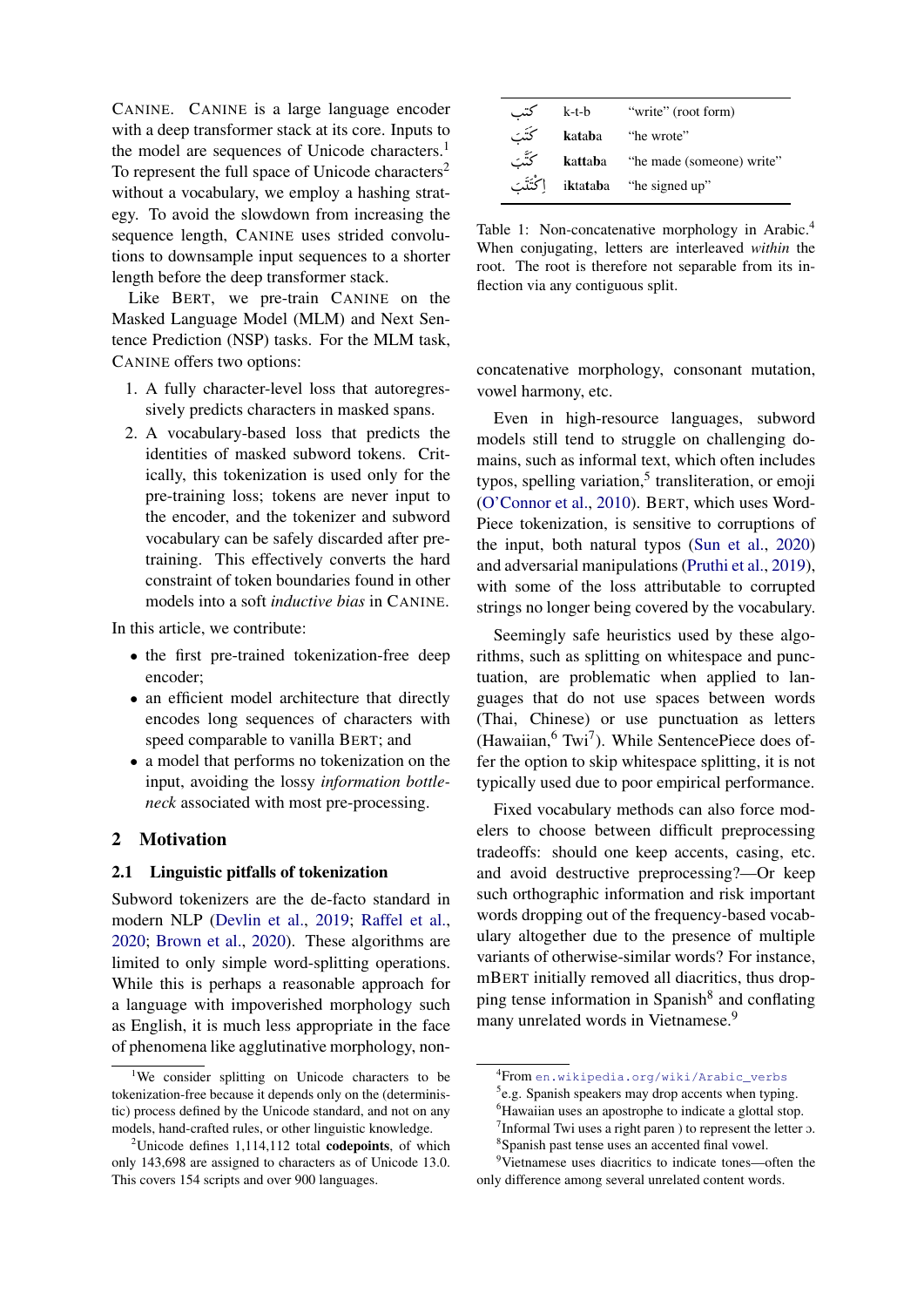Finally, using a fixed vocabulary during pretraining also creates complications for downstream tasks, which are subsequently tied to the same tokenizer and vocabulary used for pretraining, even if it is not well-suited for the target domain and/or end-task. [Boukkouri et al.](#page-12-1) [\(2020\)](#page-12-1) showed that BERT's Wikipedia+BooksCorpus WordPiece vocabulary results in excessive segmentation when fine-tuning on medical data, diminishing the benefit of pre-training as a strategy.

# 2.2 Enabling better generalization

Much as [Tenney et al.](#page-14-6) [\(2019\)](#page-14-6) showed that large encoders learn elements of the classic NLP pipeline, it seems natural to let the model discover tokenization as well. With this in mind, we seek an approach that can better generalize beyond the orthographic forms encountered during pre-training.

In terms of scientific inquiry, we would like to know whether we can build models that learn how to *compose* words where appropriate, and *memorize* them where memorization is needed. Large frequency-derived vocabularies partially mitigate this problem by simply memorizing more, but language inherently requires aspects of both memorization and composition. By building a model that directly engages with these issues within the small scale of word composition, we hope to enable future work studying these problems at larger scales such as phrasal constructions.

Practically, generalization is hindered for vocabulary elements that are slight orthographic variations, where one is very infrequent. Hypothetically, a model may estimate a very good embedding for a common vocabulary element *kitten*, but a poor embedding for the less frequent element *kittens* since the model has no *a priori* knowledge that they are related. Embeddings that are rarely touched during pre-training will not be updated much beyond their random initializations.

### 2.3 Reducing engineering effort

Mature tokenizers often include years of handengineered rules around special cases such as email addresses, URLs, and handling unknown words;<sup>10</sup> even fairly minimal modern tokenizers include initial word-splitting heuristics followed by a specific algorithm and vocabulary for further breaking these tokens into subwords.

Modern pre-trained models also have many requirements throughout their lifecycle: Between the time a model is pre-trained, fine-tuned, and served—potentially months or years apart—its weights and model implementation may be converted to be compatible with another toolkit, its fine-tuning data may be tokenized in a different way, and the natural distribution of words may be quite different. All of these things introduce ample opportunities for mismatches to arise between tokenization and the vocabulary from pre-training. Yet this same pre-training paradigm presents an advantage for character models: access to a far more (unsupervised) data to learn word composition from characters; without transfer learning, this has historically been impractical for many tasks having little supervised data.

# 3 CANINE

CANINE consists of three primary components: (1) a vocabulary-free technique for embedding text; (2) a character-level model that is efficient by means of downsampling and upsampling; and (3) an effective means of performing masked language modeling on a character-level model.

# 3.1 Model

CANINE is designed to be a minimally modified variant of the deep transformer stack found in modern encoders such as GPT, (m)BERT, XLM, and XLM-R such that its architecture is easily adoptable by other models in this family. The simplest implementation of such a character model would be to feed characters at each position in place of subwords. However, this approach would result in far more sequence positions given the same input text, leading to linearly more compute in feed forward layers and quadratically more compute in self-attention layers.

The overall form of the CANINE model is the composition of a downsampling function DOWN, a primary encoder ENCODE, and an upsampling function  $UP;^{11}$  given an input sequence of character embeddings  $e \in \mathbb{R}^{n \times d}$  with length n and dimensionality d:

 $\mathbf{Y}_{seq} \leftarrow \text{UP}(\text{ENCODE}(\text{Down}(\mathbf{e})))$ 

 $10$ For example, should a subword containing an unknown character be a separate token, or should the unknown character be separated as its own token?

 $11$  Enveloping the attention stack between downsampling and upsampling layers is similar to the Funnel-Transformer [\(Dai et al.,](#page-13-2) [2020\)](#page-13-2), which operates on WordPiece. However, many of its design choices (e.g., average pooling, their residual structure) did not work well in CANINE.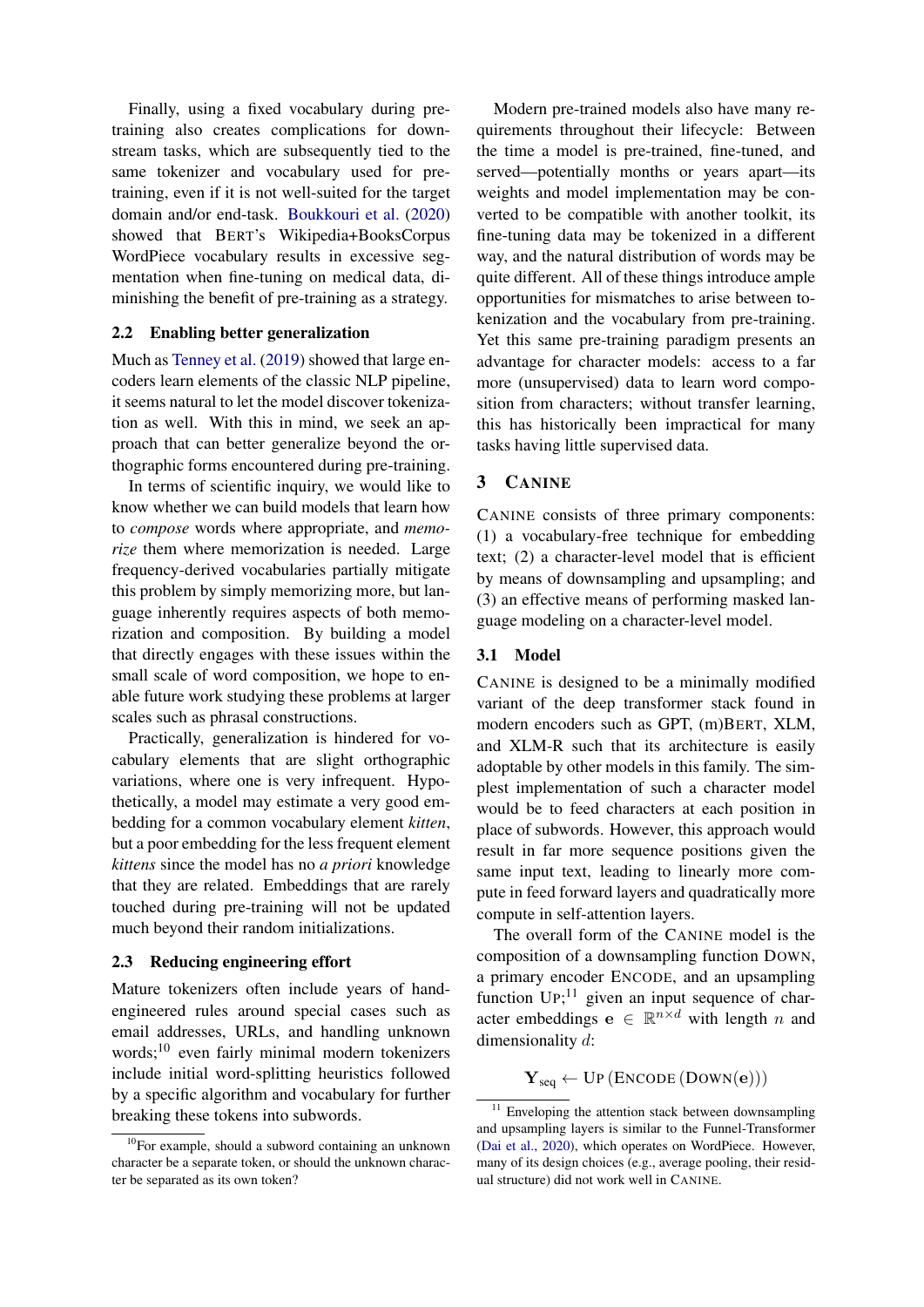

where  $\mathbf{Y}_{seq} \in \mathbb{R}^{n \times d}$  is the final representation for sequence prediction tasks. Similarly, for classification tasks, the model simply uses the zeroth element of the primary encoder:

$$
\mathbf{y}_{cls} \leftarrow \left[ \text{Encoder} \left( \text{Down}(\mathbf{e}) \right) \right]_0
$$

<span id="page-3-0"></span>Preprocessing Like existing models, the input to CANINE must ultimately be represented as a sequence of integers, but because the nature of characters is well-defined and standardized by Unicode, preprocessing code that would typically be hundreds or thousands of lines can be replaced by a very simple procedure: just iterate over the characters in the input string, and return their codepoint integer values (e.g., a single line of  $code^{12}$  in Python). Furthermore, because codepoint values are part of the Unicode Standard, they are documented publicly, already supported by programming languages, and will not change over time, unlike arbitrary vocabulary-based IDs.

Character hash embeddings CANINE uses hashing [\(Svenstrup et al.,](#page-14-7) [2017\)](#page-14-7) to support embedding the full space of Unicode codepoints with a relatively small number of parameters, but to reduce the chance that different codepoints will share exactly the same representation, we define a generalization of the standard hashing approach in which we apply multiple hash functions to each codepoint and concatenate the representations associated with the various hash values.

More formally, given a single codepoint<sup>13</sup>  $x_i \in$ N, we apply K hash functions  $\mathcal{H}_k : \mathbb{N} \to \mathbb{N}$ , and look up each hashing result in its own embedding matrix<sup>14</sup>  $\mathcal{E}_k \in \mathbb{R}^{B \times \bar{d}'}$ , yielding K embeddings of size  $d' = d/K$ , which are then concatenated into a

single representation of size d:

$$
e_i \leftarrow \bigoplus_k^K \text{LOOKUP} \left( \mathcal{H}_k(x_i) \otimes B, \, \mathcal{E}_k \right)
$$

where ⊕ denotes vector concatenation. We refer to these as the character embeddings  $e \in \mathbb{R}^{n \times d}$ . In our experiments, we use  $d = 768$ ,  $K = 8$ , and  $B = 16k^{15}$ 

While each individual hash function is subject to hash collisions, $16$  the overall effect is minimal since each function only accounts for a small portion of the codepoint's overall embedding, and it is highly improbable that the other hash functions will produce the same collisions.

Because the model always supports all codepoints, it is possible to learn representations during fine-tuning for characters (and, by extension, words, scripts, etc.) that were never seen during pre-training, while still making use of what pretraining learned about word composition and sentence structure.

Optional vocabulary-free n-grams We can also redefine the embeddings  $e_i$  above to include character n-grams, again without a fixed vocabulary, such that each n-gram order contributes equally to a summed embedding:<sup>17</sup>

$$
e_i^N \leftarrow \bigoplus_k^K \sum_j^N \text{LOOKUP} \left( \mathcal{H}_k'(x_{i\ldots j}) \otimes B, \, \mathcal{E}_{j,k} \right)
$$

$$
\mathcal{H}_k'(x_{i\ldots j}) = \begin{cases} \mathcal{H}_k(x_i) & \text{if } i = j \\ \mathcal{H}_k'\left(x_i + \mathcal{H}_k'(x_{(i+1)\ldots j})\right) & \text{o/w} \end{cases}
$$

 $^{12}$ Python preprocessing: [ord(c) for c in text]  $13$ Conceptually, a **codepoint** is a character; however, a Unicode codepoint is defined precisely and unambiguously.

<sup>&</sup>lt;sup>14</sup>CANINE uses learned embeddings, not random embedding as in other hash embeddings [\(Kaliamoorthi et al.,](#page-13-3) [2019\)](#page-13-3).

<sup>&</sup>lt;sup>15</sup>The memory footprint of these hash embeddings is equivalent to a vocabulary embedding with 16k items.

<sup>16</sup>This is *not* a probing/chaining hash table, but rather as an *approximate map*, where we expect and tolerate collisions, similar to a Bloom Map [\(Talbot and Talbot,](#page-14-8) [2008\)](#page-14-8).

<sup>&</sup>lt;sup>17</sup>We use  $B = 15k$  and  $N = 4$  for our n-grams.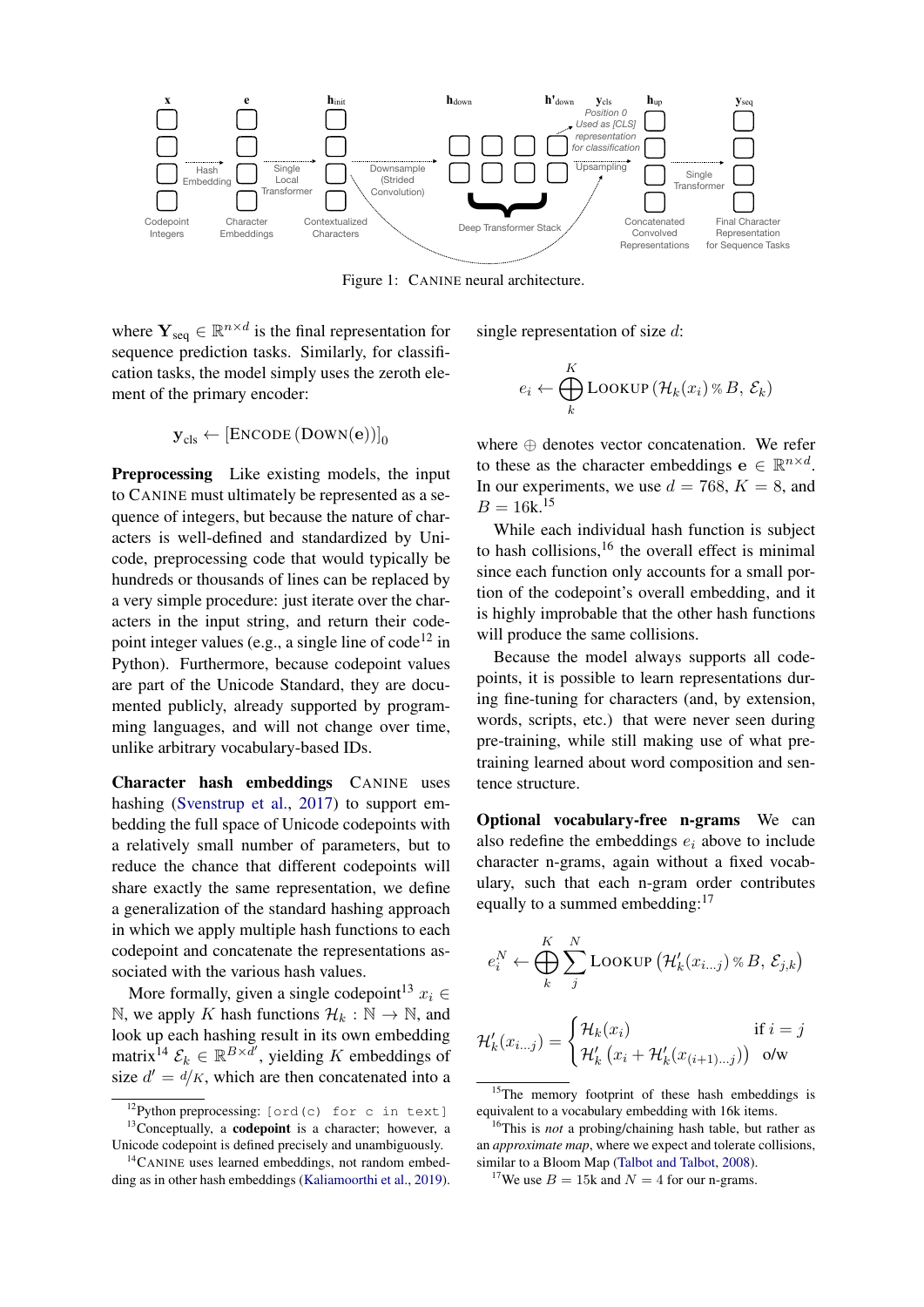This formulation still admits tokenization-free modeling, but provides the model with an inductive bias that favors slightly more memorization via a compute-cheap means of adding parameters. Notably, it also allows the model's input signature to remain a simple sequence of codepoints.

Downsampling To make CANINE efficient, we use a multi-part downsampling strategy. First, we encode characters using a single-layer block-wise local attention transformer. This model performs self-attention only within each block of a predefined size, $18$  saving the quadratic cost of attention while leveraging the linguistic intuition that word composition—i.e., the kind of composition relevant in the lowest layers of the model [\(Tenney](#page-14-6) [et al.,](#page-14-6) [2019\)](#page-14-6)—tends to happen at a very local level. Next, we use a strided convolution to reduce the number of sequence positions to be similar to that of a word piece model.<sup>19</sup> Given character embeddings  $e \in \mathbb{R}^{n \times d}$  with a sequence length of n characters and dimensionality d, we use a convolution with a stride of  $r$  to downsample the sequence:

$$
\mathbf{h}_{init} \leftarrow \text{LOCALTRANSFORMER}_1(\mathbf{e})
$$

$$
\mathbf{h}_{down} \leftarrow \text{STRIDEDConv}(\mathbf{h}_{init}, r)
$$

We refer to this output as the *downsampled positions*:  $h_{down} \in \mathbb{R}^{m \times d}$  where  $m = n/r$  is the number of downsampled positions. In our experiments, we use  $r = 4$  and  $n = 2048$  such that  $m = 512$ , giving CANINE's primary encoder—the transformer stack—the same length as in mBERT.

Deep transformer stack After downsampling, CANINE applies a deep transformer stack with L layers to the resulting downsampled positions. This is the same as the core of BERT and derivative models, and remains the core of CANINE in that it accounts for the vast majority of its compute and parameters, though we note that this middle portion of the model could easily be replaced with any other sequence-to-sequence model including those with better compute performance such as Performer [\(Choromanski et al.,](#page-12-2) [2021\)](#page-12-2), Big Bird [\(Zaheer et al.,](#page-15-2) [2020\)](#page-15-2), RFA [\(Peng et al.,](#page-14-9) [2021\)](#page-14-9), ETC [\(Ainslie et al.,](#page-12-3) [2020\)](#page-12-3), etc. This portion of the model yields a new downsampled representation  $\mathbf{h}_{\text{down}}' \in \mathbb{R}^{m \times d}$ :

$$
\begin{aligned} \mathbf{h}_{down}^{\prime} \gets \text{Transformer}_{\mathit{L}}(\mathbf{h}_{down}) \\ \mathbf{y}_{cls} = [\mathbf{h}_{down}^{\prime}]_{0} \end{aligned}
$$

We used  $L = 12$  to match mBERT.

Upsampling While the above architecture is sufficient for classification tasks, sequence prediction tasks require that the model expose an output layer with the same sequence length as the input (i.e., characters are the model's input and output "API" for tasks like tagging and span prediction).

We reconstruct a character-wise output representation by first concatenating the output of the original character transformer (above) with the downsampled representation produced by the deep transformer stack. (Note that since each downsampled position is associated with exactly  $r$  characters for a downsampling rate of  $r$ , each position of downsampled representation is replicated  $r$  times before concatenation.) More formally,

$$
\begin{aligned} \mathbf{h}_{up} &\leftarrow \text{Conv}\left(\mathbf{h}_{init} \oplus \mathbf{h}_{down}', w\right) \\ \mathbf{y}_{seq} &\leftarrow \text{TRANSFORMER}_1\big(\mathbf{h}_{up}\big) \end{aligned}
$$

where ⊕ indicates vector concatenation of the representations (i.e. not sequences) such that CONV projects from  $\mathbb{R}^{n \times 2d}$  back to  $\mathbb{R}^{n \times d}$  across a window of w characters.<sup>20</sup> Applying a final transformer layer (standard, not local) yields a final sequence representation  $y_{\text{seq}} \in \mathbb{R}^{n \times d}$ .

Residual connections While the initial character encoder (before downsampling) and final character encoder (after upsampling) both represent character *positions*, they conceptually have very different purposes in the network. Intuitively, we think of the initial character encoder as composing characters to create a more word-like representation, while the final character encoder is extracting the in-context representation that's relevant for predicting the "meaning" of the content at each position; CANINE must be able to deal with additional ambiguity during upsampling since a single downsampled position may span more than one conceptual word. Because of the different roles of these induced features, we do *not* use residual connections from  $h_{init}$  to  $h_{up}$ .

<sup>18</sup>We use blocks of 128 characters in our experiments.

 $19$ In our experiments, we found a downsampling rate of  $4X$ to result in high quality with a speed comparable to BERT.

<sup>&</sup>lt;sup>20</sup>We use  $w = 4$  in our experiments.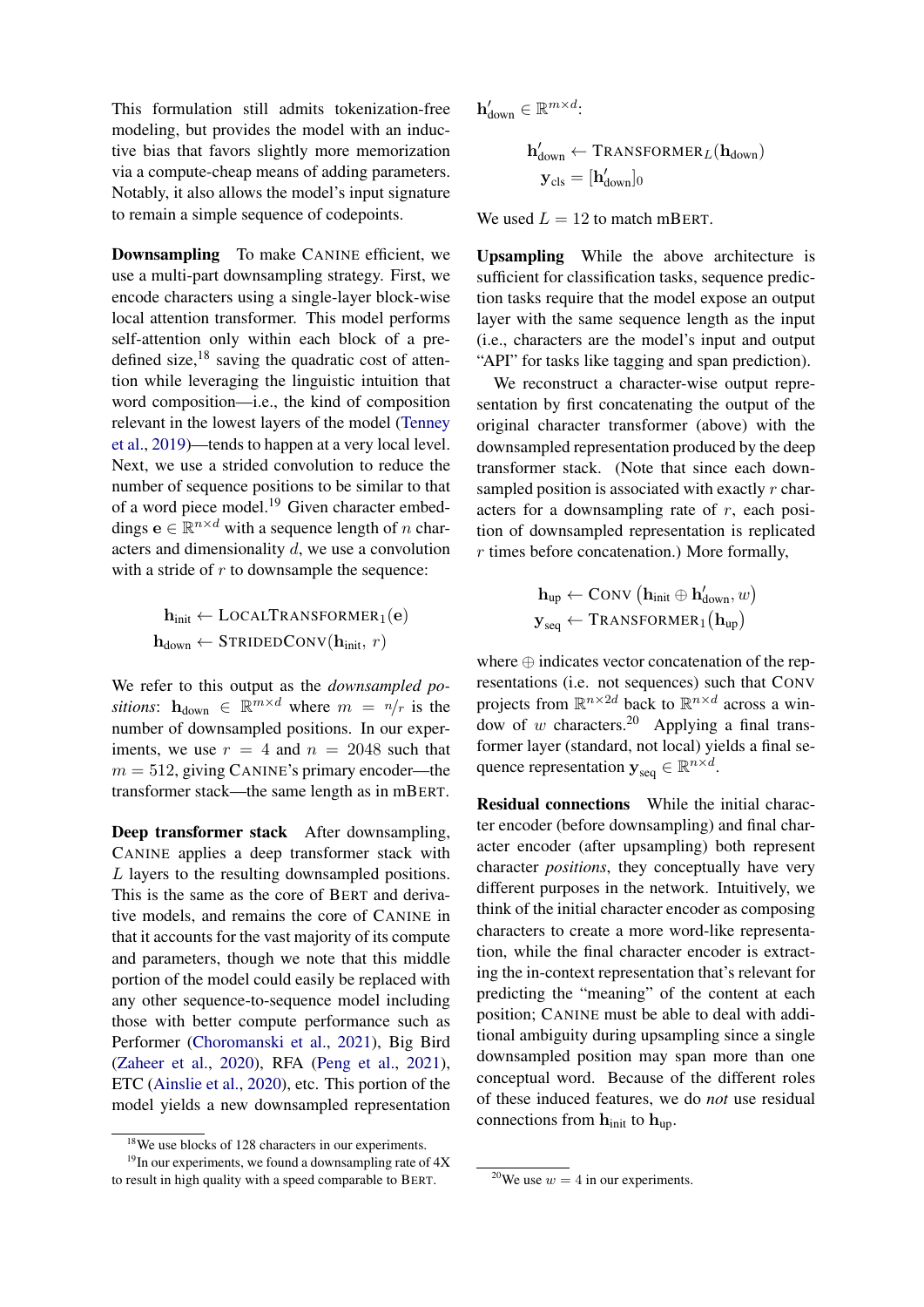

<span id="page-5-1"></span>Figure 2: CANINE-C pre-training data preparation ([§3.2.1\)](#page-5-0). Character-wise predictions are made by an autoregressive transformer layer that predicts then reveals one character at a time, in a shuffled order.

# 3.2 Pre-training

Recent pre-trained models ranging from BERT to T5 have largely used variations on a masked language model (MLM) task (also known as *span corruption*) as an unsupervised pre-training loss function—a means of generating synthetic examples that are not from any realistic task, yet prepare a model to learn realistic tasks in future phases of training (i.e. fine-tuning). The CANINE pre-training procedure retains the MLM task, and offers two distinct strategies for computing the MLM loss—autoregressive character prediction vs. subword prediction—both of which yield a fully tokenization-free model following pre-training. In our experiments, we use only one of these losses at a time.

# <span id="page-5-0"></span>3.2.1 Autoregressive Character Loss

Span-wise masking CANINE-C is an autoregressive character loss that masks character spans within each sequence. These spans are chosen based on whitespace boundaries. No punctuation splitting nor other heuristics are used. All characters within the masked span are replaced by a special mask codepoint in the input. $21$  No random subword replacement is performed as there is no subword vocabulary.<sup>22</sup>

Span prediction CANINE-C auto-regressively predicts the masked characters. The order of the masked positions is shuffled such that masked context is not necessarily revealed left-to-right, but rather a single character at a time. The pre-training data preparation is shown in Figure [2.](#page-5-1) Masked inputs are fed to the model as x. The output of the CANINE model  $y_{seq}$  and the embeddings  $e_g$  of the gold characters g (i.e. the character positions selected for MLM prediction) are concatenated and then fed through a small feed-forward neural network to project back to the original dimensionality d; these are finally shuffled and used by a single layer auto-regressive transformer with a leftto-right self-attention mask:<sup>23</sup>

$$
\hat{\mathbf{y}} \leftarrow \text{Transformat}_\text{AUToReg}\left(\mathbf{e}_{\text{g}} \oplus \mathbf{y}_{\text{seq}}\right)
$$

This representation  $\hat{y}$  is then used to predict each character. To avoid wasting time on a large output weight matrix and softmax, the gold target classes t are bucketed codepoint IDs such that  $t_i = q_i \otimes B$ . This is similar to the strategy used in the character hash embedder ([§3.1\)](#page-3-0). The occassional collisions among characters is less problematic due (a) the fact that this is an encoder-only model and (b) that the embeddings must still retain contextual information in order to correctly predict characters. Because we're only predicting a relatively small subsequence of the input (15% in our experiments), the cost of this layer is small.

# 3.2.2 Subword Loss

We also experiment with CANINE-S, a subwordbased loss function, to demonstrate how a tokenaware pre-training loss can still be paired with a tokenization-free model such that the tokenizer and vocabulary are discarded after pre-training.

Span-wise masking Like mBERT's MLM setup, each span in CANINE-S corresponds to a single subword. As with the autoregressive loss, all characters within the masked span are replaced with a special "mask" codepoint. Random replacements of subwords are chosen from the vocabulary of same-length subwords such that the length of the character sequence remains unchanged; more formally, given a subword selected

<sup>21</sup>We use codepoints in Unicode's Private Use Area block such that the input remains a valid Unicode string.

 $22$ Though we expect that future work on vocabulary-free random replacement may improve quality.

 $23$ The left-to-right self-attention masking is with regard to the *shuffled* sequence.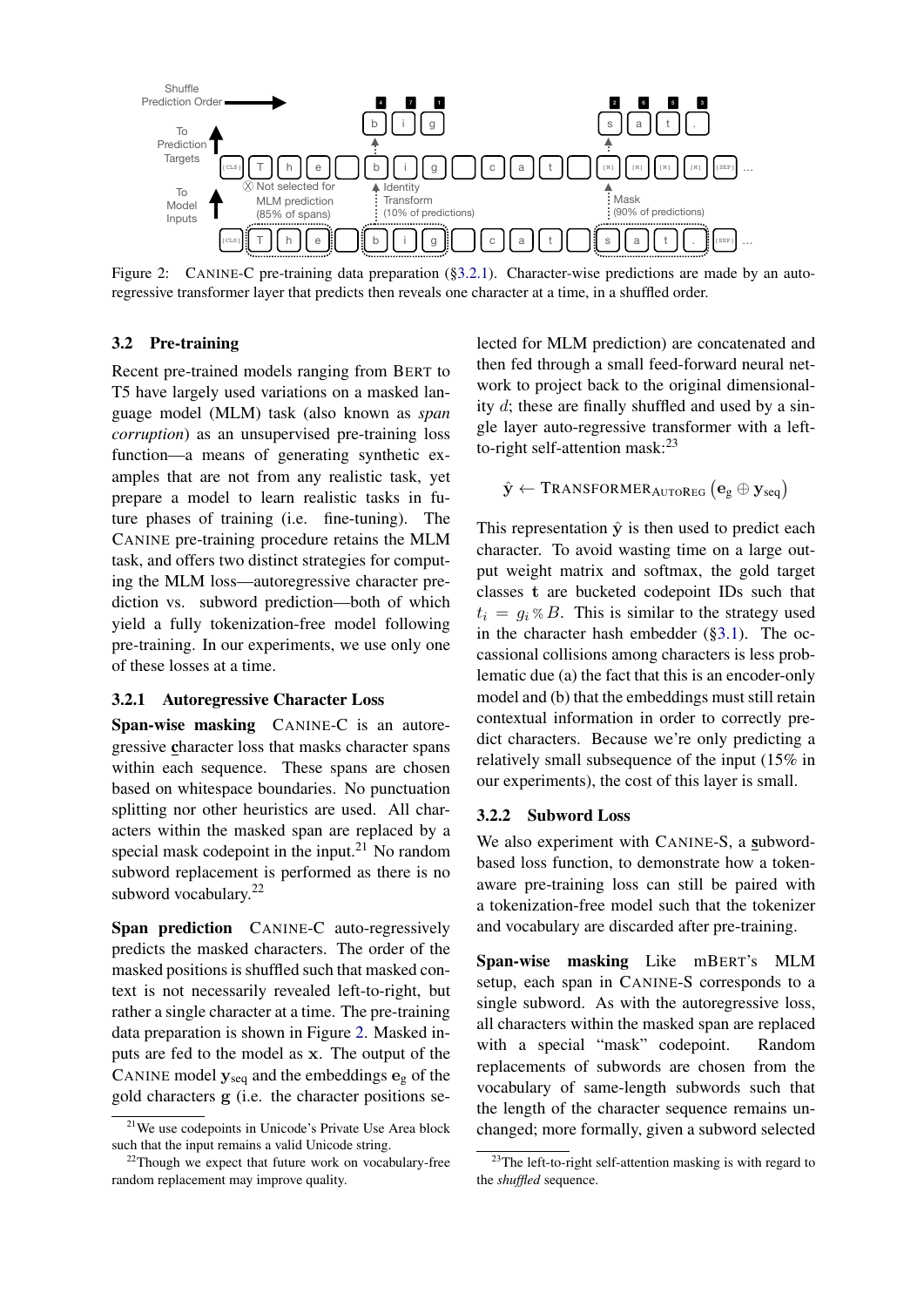for random replacement  $x$  and a vocabulary of subwords  $V$ ,  $x$ 's replacement will be drawn from the subset of  $v \in V$  where  $LEN(v) = Len(x)$ .

Span prediction Within each masked character span, CANINE-S randomly selects a character position where the model will make a prediction; the model predicts the identity of the masked subword via softmax. The associated subword embeddings are discarded after pre-training.

### 3.2.3 Targeted Upsampling

By design, each final character representation (after upsampling) is a function of the output of the initial character encoder (before downsampling) and the output of the deep transformer stack there are no inter-position dependencies across the upsampled sequence. This depends on the upsampler using position-wise feed-forward projections and a single transformer layer. During pretraining, we leverage this design to improve speed by only performing upsampling on the sequence positions that will be used by the MLM task p. More formally, we use the following equivalent<sup>24</sup> form of the UP function during pre-training:

 $\mathbf{h}^*_\text{up} \leftarrow \text{GATHER}\left(\mathbf{p}, \ \mathbf{h}_\text{up}\right)$  $\mathbf{y}^*_{\text{seq}} \leftarrow \text{Transformer}_1\big(\text{Q} = \mathbf{h}^*_{\text{up}}, \text{KV} = \mathbf{h}_{\text{up}}\big)$ 

# 3.2.4 Modularity

Unlike previous models, CANINE removes both the vocabulary and tokenization algorithm as fossilized parts of the final model that must be replicated during fine-tuning and prediction. Regardless of which pre-training loss is chosen (characters or subwords), the use of these components in CANINE is limited to a detail of the pretraining procedure—an *inductive bias* of the loss function—that is then discarded. The fine-tuning and prediction phases of the model lifecycle never have any knowledge of what vocabulary or tokenization algorithm (if any) were used in pretraining. This allows the model to natively pro-

cess untokenized data, or even process data that has been pre-processed by different tokenizers, a situation that would otherwise introduce a significant skew between training phases.

# 4 Experiments

# <span id="page-6-0"></span>4.1.1 Information-Seeking QA Data

TYDI QA: Primary Tasks TYDI QA is a dataset of information-seeking questions in 11 typologically diverse languages [\(Clark et al.,](#page-13-4) [2020\)](#page-13-4). Questions are written before answers, leading to less lexical and morphological overlap between questions and answers, which are drawn from Wikipedia. We evaluate on the primary tasks.<sup>25</sup>

Passage Selection Task (SELECTP) Given a list of the passages in a Wikipedia article, return either the index of the passage that answers the question, or return NULL if the article contains no acceptable answer.

Minimal Answer Span Task (MINSPAN) Given a full Wikipedia article, return the start and end byte indices of the minimal span that completely answers the question. Alternatively, a system may indicate that the article does not contain an answer, or return YES or NO for yes/no type questions.

#### 4.1.2 Named Entity Recognition Data

We also consider the task of named entity recognition (NER), which requires the model to identify which spans of a sentence correspond to entities and label the entity type. In all of our experiments, we framed the task as sequence labeling, predicting BIO-encoded span labels.

CoNLL NER We use Spanish and Dutch data from the CoNLL 2002 NER task [\(Tjong](#page-14-10) [Kim Sang,](#page-14-10) [2002\)](#page-14-10) and English and German from the CoNLL 2003 NER task [\(Tjong Kim Sang and](#page-15-3) [De Meulder,](#page-15-3) [2003\)](#page-15-3), all from the newswire domain.

MasakhaNER To widen the scope of our experiments beyond Europoean languages, we also include MasakhaNER [\(Adelani et al.,](#page-12-4) [2021\)](#page-12-4), which includes ten African languages (Amharic, Hausa, Igbo, Kinyarwanda, Luganda, Luo, Nigerian Pidgin, Swahili, Wolof, and Yorùbá) with human annotations on local news text.

<sup>&</sup>lt;sup>24</sup>This highly-effective targeted upsampling optimization is the primary reason that CANINE uses a full Transformer layer for the final full-length character sequence rather than a local transformer. Because a block-wise local transformer assumes uniform position-wise locality over attention blocks, it is not trivial to combine these two optimizations; the local self-attention mask would no longer be a simple block diagonal. However, this final upsampling layer is discarded for classification tasks and so does not contribute any cost. Hence, while it is possible to combine local attention and targeted upsampling, this is left as future work.

 $25$ As opposed to the simplified TYDIQA-GOLDP task, which is part of the XTREME meta-benchmark.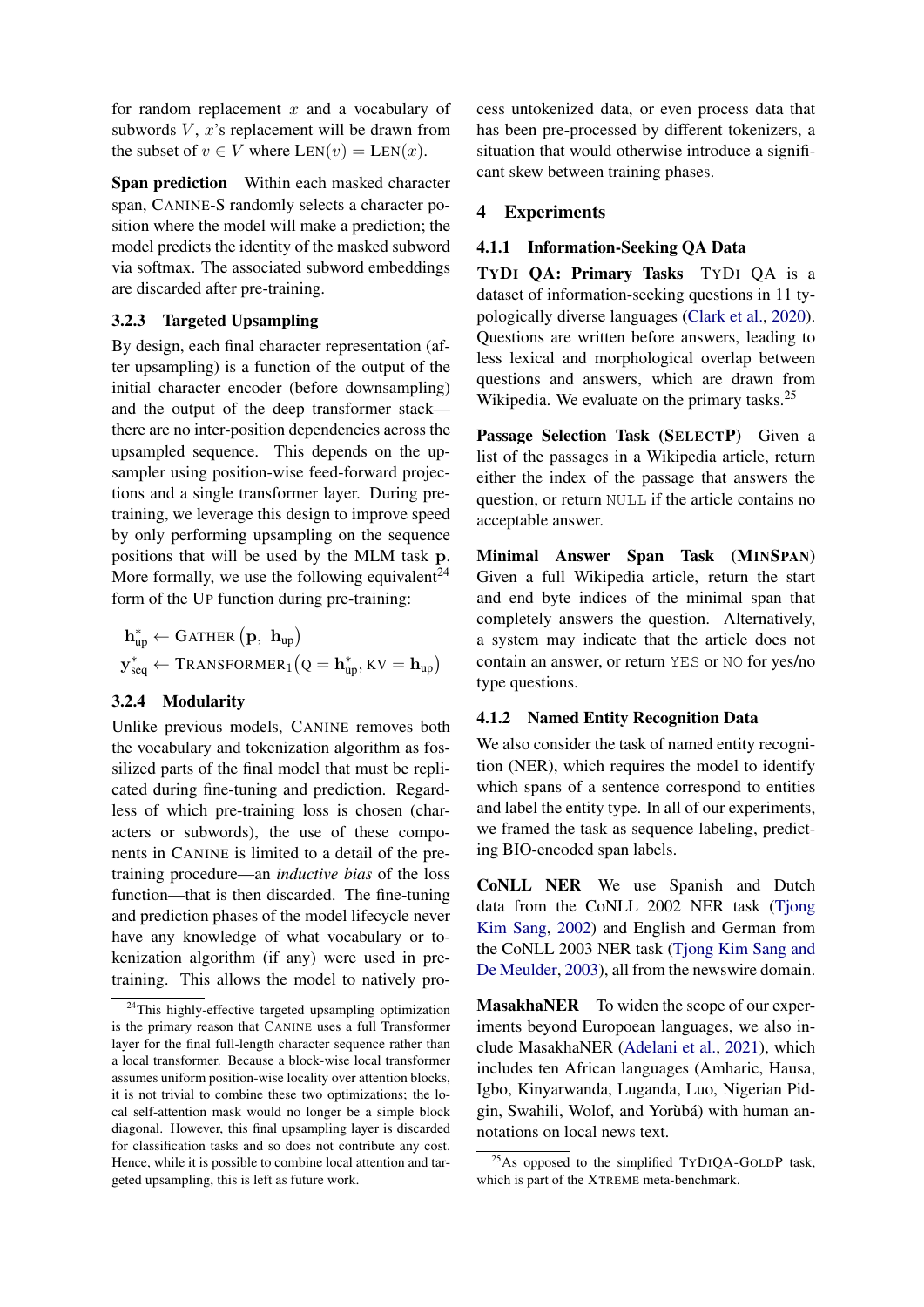| <b>Model</b>         | Input    | <b>MLM</b>      |   | Length | <b>Examples</b><br>sec | <b>Params</b> | <b>TYDIOA</b><br><b>SELECTP</b> | <b>TYDIOA</b><br><b>MINSPAN</b> |
|----------------------|----------|-----------------|---|--------|------------------------|---------------|---------------------------------|---------------------------------|
| $mBERT$ (public)     | Subwords | <b>Subwords</b> | - | 512    |                        | 179M          | 63.1                            | 50.5                            |
| $mBERT$ (ours)       | Subwords | Subwords        | - | 512    | 9000                   | 179M          | 63.2                            | 51.3                            |
|                      | Chars    | Single Chars    |   | 2048   | 925                    | 127M          | $59.5$ $(-3.7)$                 | $43.7$ $(-7.5)$                 |
|                      | Chars    | <b>Subwords</b> |   | 2048   | 900                    | 127M          | $63.8 (+0.6)$                   | $50.2$ $(-1.0)$                 |
| CANINE-S             | Chars    | <b>Subwords</b> | 4 | 2048   | 6400                   | 127M          | $66.0 (+2.8)$                   | $52.5$ $(+1.2)$                 |
| CANINE-C             | Chars    | Autoreg. Chars  | 4 | 2048   | 6050                   | 127M          | $65.7$ $(+2.5)$                 | $53.0 (+1.7)$                   |
| $CANINE-C + n-grams$ | Chars    | Autoreg. Chars  | 4 | 2048   | 5600                   | 167M          | 68.1 $(+4.9)$                   | 57.0 $(+5.7)$                   |

<span id="page-7-1"></span>Table 2: Direct comparison between mBERT (rows 1–2) and CANINE (rows 5–7) on TYDI QA. Public mBERT results are taken from the TYDI QA paper. Rows 3 and 4 show simple baselines that yield inefficient / low-quality performance. Despite operating on 4x more sequence positions, CANINE remains comparable to mBERT in terms of speed. Pre-training example/sec are shown for our reported hardware (see Setup, [§4.1\)](#page-6-0). r represents the ratio for downsampling. Parameters are calculated at fine-tuning time. All results are averaged over 3 fine-tuning replicas. TYDI QA scores are F1 scores, macro-averaged across languages. Deltas from our mBERT (the most comparable baseline) are shown in parentheses.

# 4.1.3 Model Configuration

Direct comparison with mBERT In order to determine which pre-training architecture produces better quality downstream predictions, we compare CANINE to mBERT, which we reimplemented and re-trained in order to hold as many variables as possible constant. Note that we intentionally do *not* compare against public pretrained checkpoints that use different pre-training corpora since (a) this would be a major confounding variable and (b) most publicly available pretrained models are simply instantiations of BERT, including XLM-R<sup>26</sup> and X-STILTS.<sup>27</sup>

Setup We pre-train on the multilingual Wikipedia data of mBERT, which includes 104 languages. Similarly, we reuse mBERT's exponential smoothing technique to weight the languages within the pre-training samples. We train for 124k steps with batch size 4096 (2.5 passes over the data) using the LAMB optimizer [\(You et al.,](#page-15-4) [2020\)](#page-15-4) with a linearly decayed learning rate of 0.018 where 2.5% of the steps are used for warm-up. We use a sequence length of 512 for mBERT, and 2048 for CANINE, which results in 512 downsampled positions in its core deep transformer stack. We pre-train on 64 Cloud TPUs  $v3^{28}$  for approximately one day (see results for precise timings). For both mBERT and CANINE-S (CANINE with the subword loss), we select 15% of subwords for the MLM loss and predict up to 80 output positions; 80% of these are masked in the input, 10% are randomly replaced, and 10% are unmodified. For CANINE-C (CANINE with the autoregressive character loss), we select 15% of contiguous spans for the MLM loss and predict up to 320 output characters, and no random replacement is performed. For TYDI QA, we use a maximum answer length of 100 characters, which is approximately the 99<sup>th</sup> percentile answer length. Sequences longer than the maximum sequence length are zero-padded, following BERT.<sup>29</sup>

# <span id="page-7-0"></span>4.2 TYDI QA Results

Our main result is shown in Table [2.](#page-7-1) CANINE-S (CANINE with the subword loss) improves over mBERT in the TYDI QA SELECTP task by 2.8 F1, while using about 30% fewer parameters. Similarly, CANINE-C (CANINE with the autoregressive character loss), improves over mBERT by 2.5 F1. Adding vocab-free character n-grams leads to even further gains over mBERT (+3.8 F1) and even more on the MINSPAN task (+6.9 F1). A language-wise breakdown is provided in Table [7](#page-16-0) in the appendix.

 $26$ XLM-R instantiates BERT with a larger pre-training corpus, larger model size, and larger vocabulary size.

 $27X$ -STILTS performs English fine-tuning on an existing XLM-R checkpoint. [\(Phang et al.,](#page-14-11) [2020\)](#page-14-11)

 $28$ v3 TPUs have 16 GiB memory / core (128 GiB total).

<sup>29</sup>Each pre-training uses approximately 24 hours on 64 TPUs (1.5k TPU-hours), so the 18 pre-trainings in Tables 2/3/4 required about 28k TPU-hours. The 18 TyDi QA experiments in these tables, each take about 1 hour on 16 TPUs, each with 3 replicas (48 TPU-hours), about 1k TPU-hours total. The 3 NER experiments in Table 5 each took 3 hours on 4 TPUs with 3 replicas each (36 TPU-hours), 108 TPU-hours total. Thus replicating the experiments in this paper would take approximately 29k TPU-hours.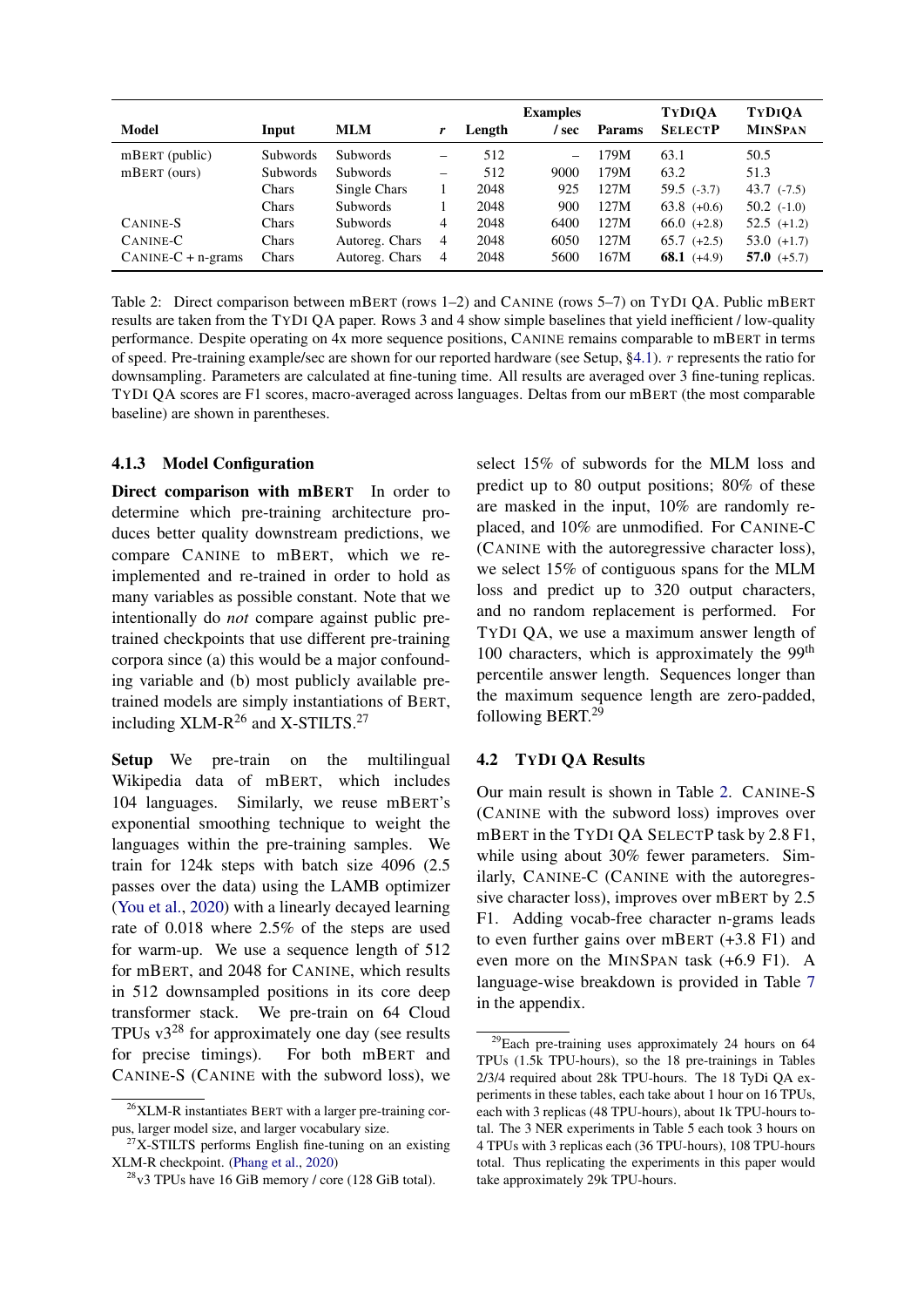| <b>Ouestion</b>                                                                                                                    | <b>Passage Answer</b>                                                                                                                                                                                                                                                                                                                                                                                                                                                                                                                                                                                                                                      |
|------------------------------------------------------------------------------------------------------------------------------------|------------------------------------------------------------------------------------------------------------------------------------------------------------------------------------------------------------------------------------------------------------------------------------------------------------------------------------------------------------------------------------------------------------------------------------------------------------------------------------------------------------------------------------------------------------------------------------------------------------------------------------------------------------|
| Chelsea ina <b>milikiwa</b> na nani?<br>Who owns Chelsea?                                                                          | Kwa kawaida Chelsea huvaa jezi ya blu, kaptula blu na soksi nyeupe. Nembo ya klabu ime-<br>badilishwa mara nyingi kulingana na wakati na kuboresha muonekano wa klabu. Nembo ya<br>sasa inaonesha picha ya simba akiwa amebeba mkuki. Tangu Julai 2003, Chelsea imekuwa<br>iki <b>milikiwa</b> na Bilionea wa Kirusi, Roman Abramovich.<br>Chelsea usually wear blue jerseys, blue shorts and white socks. The club logo has been<br>changed many times over time and improved the club's appearance. The current emblem<br>shows a picture of a lion carrying a spear. Since July 2003, Chelsea has been owned by<br>Russian billionaire Roman Abramovich |
| Kampuni isambazayo umeme nchini Kenya<br>inaitwaje?<br>What is the name of the company that dis-<br>tributes electricity in Kenya? | Kenya Power and Lighting (KPLC) ni kampuni inayohusika na maambukizi ya umeme na<br>usambazaji wa umeme nchini Kenya.<br>Kenya Power and Lighting (KPLC) is a company responsible for electricity transmission<br>and distribution in Kenya.                                                                                                                                                                                                                                                                                                                                                                                                               |

<span id="page-8-0"></span>Table 3: Kiswahili examples in which CANINE improved over mBERT in the TYDI QA SELECTP task. On examining the mBERT's subword tokenization, we observe that the segmentations do not align well, putting more pressure on the model to combine them and more opportunities for some embeddings to be poorly estimated. Top: The model must match a key word in the question *milikiwa* (*own*) to a morphological variant in the answer *iki-milikiwa* (*to be owned*). mBERT's WordPiece segmentation produces *milik -iwa* and *iki -mi -iki -wa* for these, respectively. Bottom: The model must match *i-sambaza-yo* (*distributes*) in the question with *u-sambaza-ji* (*distribution*). mBERT's WordPiece segmentation produces *isam -ba -za -yo* and *usa -mba -zaj -i*.

We also present results from some ablation models as additional baselines in rows 3-4 of Table [2.](#page-7-1) First, for row 3, we simply replace BERT's subword vocabulary with a pure character vocabulary, which makes characters both the input granularity and the unit of masking and prediction for the MLM task, and observe that not only is the model 10X slower than subword-based BERT, but the quality also suffers greatly. Then, for row 4, we modify that model to use subwords for masking and MLM predictions, while keeping characters as the input granularity, and we see a substantial quality improvement, though pre-training remains extremely slow. Finally, by comparing to the full CANINE model in row 5, we can see that adding the downsampling strategy improves speed by 700%, and also leads to an additional small bump in quality. We speculate that this additional quality gain comes from giving the model a better inductive bias toward more word-like units within the deep transformer stack.

Analysis CANINE fares particularly well on morphologically rich languages such as Kiswahili. Table [3](#page-8-0) shows examples where CANINE outperforms mBERT on the TYDI QA SELECTP task. In particular, we observe examples where Kiswahili's rich morphology does not hinder the matching process for CANINE.

# 4.3 Ablations

In Table [6,](#page-10-0) we consider minor modifications to the final CANINE architecture, and evaluate the effect of each on the downstream quality of the model. $30$ 

Attending directly to  $h'_{down}$  Instead of attending to the character-wise sequence  $h_{\text{up}}$ , we attend to the downsampled sequence:

$$
\mathbf{y}^+_{seq} = \text{Transformat}_1\big(Q = \mathbf{h}_{up}, KV = \mathbf{h}_{down}'\big)
$$

While this change reduces the overall FLOPS of the model due to the reduced attention computation, it does not have a major effect on pre-training throughput. However, it does substantially degrade quality.

Number of hash buckets We reduce the number of hash buckets  $(B)$  from 16k to 8k, meaning more (partial) collisions in embedding lookups. This significantly hinders the MINSPAN task.

Character vocab We switch from our hashbased no-vocabulary strategy to using a normal character vocabulary (which we derive from the pre-training corpus). We observe that this underperforms the hashing approach. We speculate that this might be due to skew between the pre-training corpus and the final downstream task since not all codepoints can be included in the vocabulary.

Input character dimension We reduced the embedding size of the initial character encoder (i.e. the embedding size of  $h_{init}$  and e—not  $h_{up}$ nor  $y_{seq}$ ) and observe that quality falls off rapidly.

<sup>&</sup>lt;sup>30</sup>These ablations were carried out during initial model development, hence comparisons to a non-final model.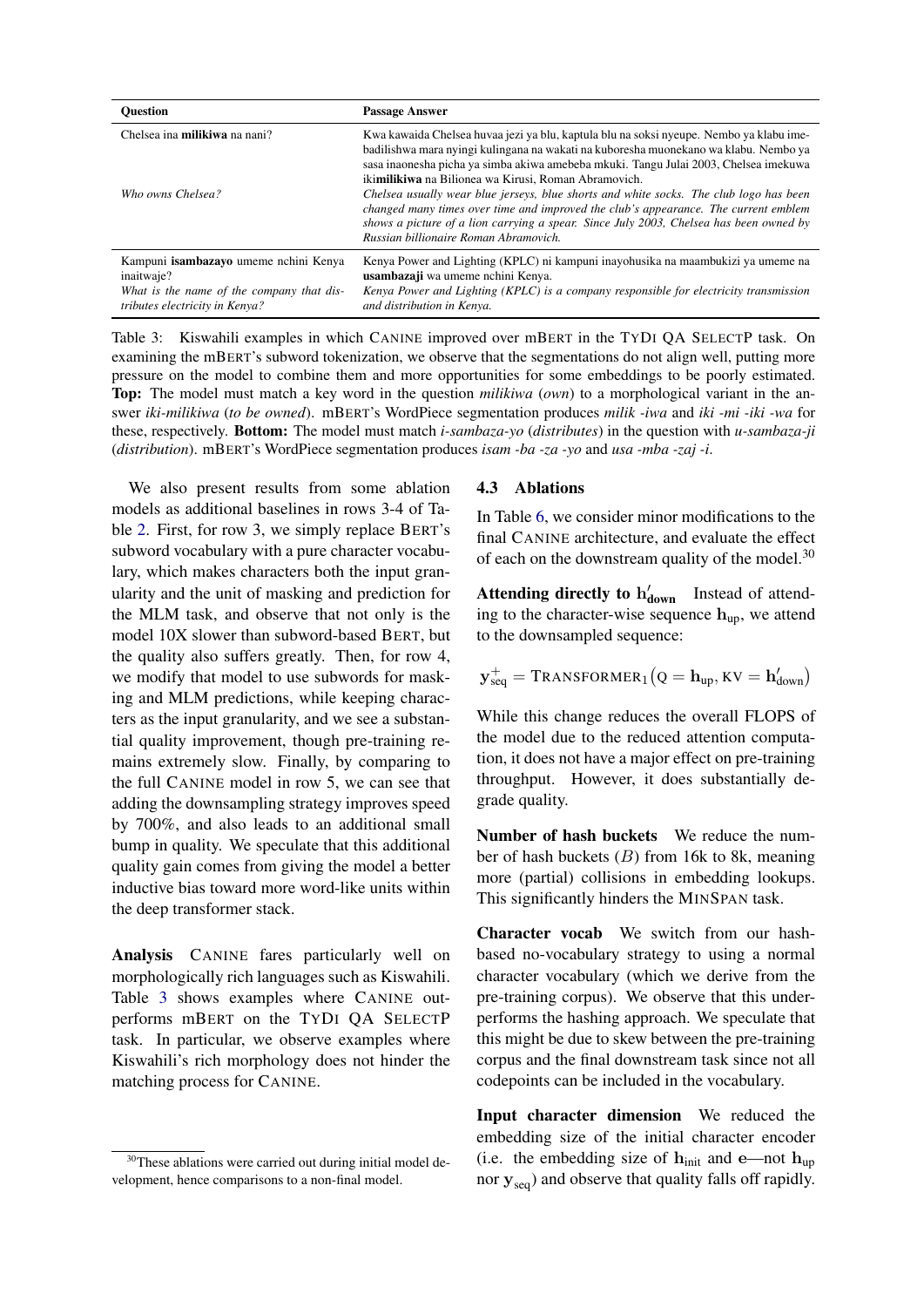| Model                        |       | <b>SELECTP MINSPAN</b> |
|------------------------------|-------|------------------------|
| CANINE-C                     | 65.7  | 53.0                   |
| No concatenation             | 17.2. | 35.6                   |
| +Final-to-initial resid.     | 17.3  | 35.9                   |
| +Final-to-downsampled resid. | 62.0  | 50.2                   |

<span id="page-9-0"></span>Table 4: Ablations for residuals and feature concatenation on TYDI QA. Rows are *cumulative* (each row contains all changes from the previous).

No initial transformer We remove the local transformer from hinit and similarly observed a marked reduction in quality.

Increased downsampling While more aggressive downsampling (a factor of 5X or 6X, rather than 4X) brings substantial speed gains, the passage-level quality degrades substantially and the minimal span predictions suffer even more.

No position-limited MLM When we do not use the trick of applying the final character transformer  $(\mathbf{y}_{seq})$  only to the positions that will be computed by the MLM task, we observe a large reduction in speed. Since this model is theoretically equivalent in terms of operations, we show only the speed for exposition.

We also performed ablations aimed at exploring the effect of feature concatenation and residuals; results are in Table [4.](#page-9-0) Not concatenating the downsampled representation with the initial character representation when computing  $h_{\text{up}}$  causes the model to become unstable (row 2); adding a residual from  $h_{\text{up}}$  back to  $h_{\text{init}}$  does not help (row 3). However, additionally inserting a residual from  $h_{\text{up}}$  back to  $h'_{\text{down}}$  does stabilize the model (row 4) though it does not recover the original quality.

# 4.4 NER Results

Named entity recognition is a task in which memorization is often a very effective strategy. For example, if a model has *London* in its vocabulary and sees it with the label LOCATION during training, then it simply has to retrieve this memorized association when it sees the token *London* at test time. Therefore, evaluating on NER is helpful for understanding the ways in which different models emphasize memorization vs. generalization.

As shown in Table [5,](#page-9-1) CANINE-C performs significantly worse than mBERT on NER, likely due to mBERT's memorization-friendly vocabulary. However, when (tokenization-free) n-gram features are added to CANINE-C, performance rebounds, showing that it is possible to cheaply

| Model                | <b>CoNLL</b>     | <b>MasakhaNER</b> |
|----------------------|------------------|-------------------|
| mBERT (ours)         | 87.8             | 72.4              |
| CANINE-C             | $74.0$ $(-13.8)$ | $65.5$ $(-6.9)$   |
| $CANINE-C + n-grams$ | $86.7$ (-1.1)    | $76.8 (+4.3)$     |

<span id="page-9-1"></span>Table 5: F1 scores on NER tasks.

boost a model's memorization ability while remaining fully tokenization-free.

A full language-wise breakdown is provided in the appendix (Table [8\)](#page-17-0). It's worth noting that part of the performance difference on MasakhaNER is due to mBERT producing *no usable outputs* for Amharic. The mBERT pre-training data does not contain Amharic (or any Amharic-script text), so it has no vocabulary entries to Amharic's script (meaning that mBERT sees only sequences of [UNK] on Amharic inputs). However, since CANINE always supports the full Unicode space, it is able to achieve 50 F1 even though it, too, had never seen Amharic text during pre-training. We take this as validation of CANINE's vocabularyfree approach. It may also be evidence that CANINE exhibits cross-script transfer abilities analogous to those in mBERT [\(Pires et al.,](#page-14-12) [2019\)](#page-14-12).

Error analysis CANINE-C tends not to label rarer lexical items that mBERT appears to have memorized. For example, with CANINE-C, *JCPenney* (a relatively rare lexical item) is not recognized as an entity. CANINE-C also tends to separate long entities; for example, "*State Street Bank and Trust Company*" is labeled as two separate spans: "*State Street Bank*" and "*Trust Company*"; and the location *TAMPA BAY* is recognized only as *TAMPA*. However, adding n-grams features appears to mostly resolve this issue.

#### 5 Related Work

#### 5.1 Improvements to subword tokenization

Further improvements to standard subword tokenization like Byte Pair Encoding (BPE) [\(Sennrich](#page-14-0) [et al.,](#page-14-0) [2016\)](#page-14-0), WordPiece [\(Wu et al.,](#page-15-0) [2016\)](#page-15-0), and SentencePiece [\(Kudo and Richardson,](#page-13-0) [2018\)](#page-13-0) have been proposed. Subword regularization [\(Kudo,](#page-13-5) [2018\)](#page-13-5) and BPE-dropout [\(Provilkov et al.,](#page-14-13) [2020\)](#page-14-13) recognize that deterministic segmentation during training limits the ability to leverage morphology and word composition; instead, they sample at random one of the multiple tokenizations of the training input, made possible by the inherent ambiguity of subword vocabularies. [Wang](#page-15-5)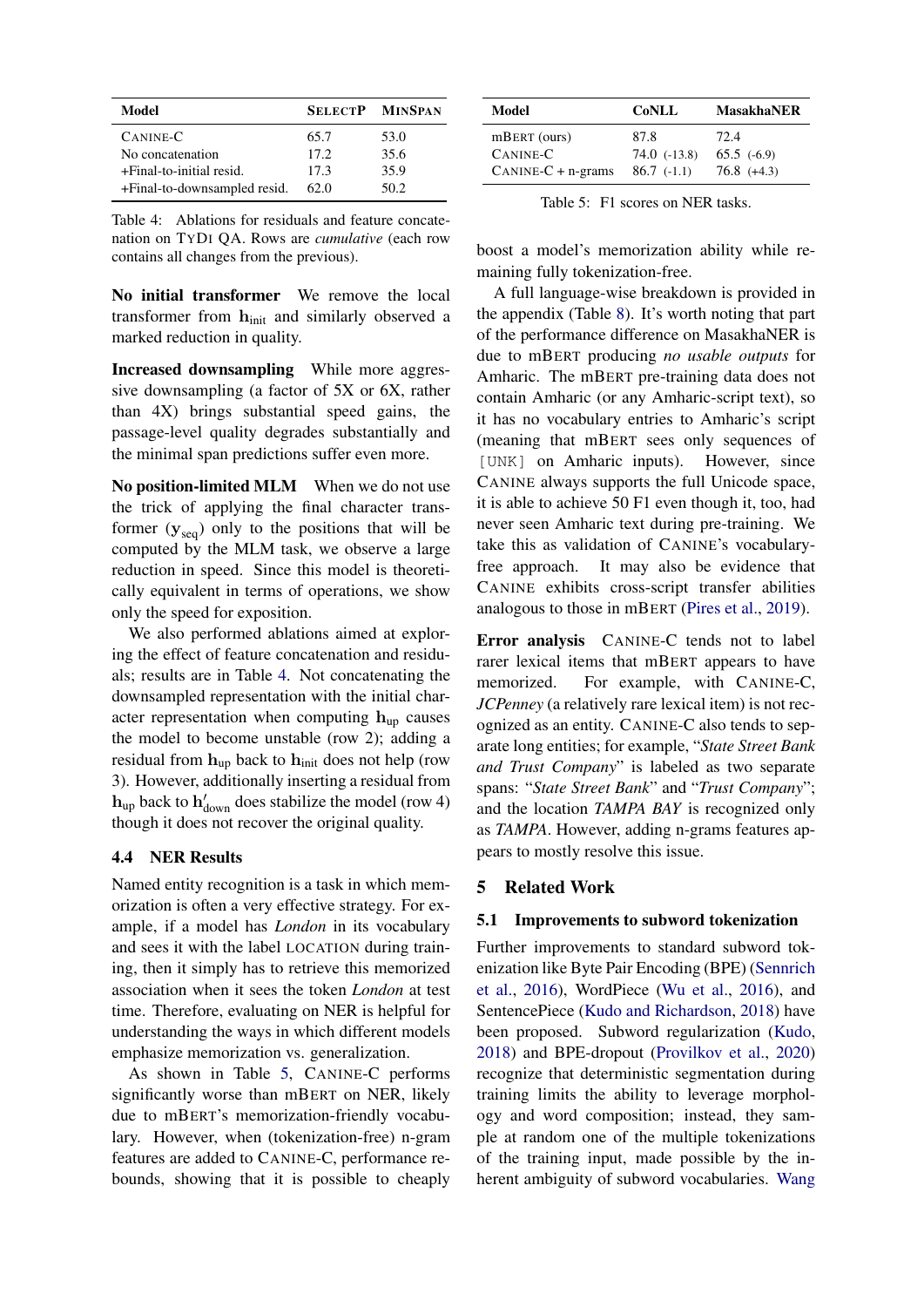| Condition                                                                    | <b>Examples</b><br>/ sec | TYDI OA<br><b>SELECTP</b> | TYDI OA<br><b>MINSPAN</b> |
|------------------------------------------------------------------------------|--------------------------|---------------------------|---------------------------|
| Attend to $\mathbf{h}'_{\text{down}}$ (instead of $\mathbf{h}_{\text{up}}$ ) | 6400                     | 64.5                      | 52.2                      |
| 8k codepoint hash buckets (instead of 16k)                                   | 6400                     | $64.1$ $(-0.4)$           | $50.5$ $(-1.7)$           |
| Character vocab (no hashing)                                                 | 6400                     | $64.6$ (+/-)              | $51.2$ $(-1.0)$           |
| Input character dim 384 (instead of 768)                                     | 6600                     | $62.9$ $(-1.2)$           | 49.3 $(-1.2)$             |
| Input character dim 192 (instead of 768)                                     | 6400                     | $61.7$ $(-2.4)$           | $47.3$ $(-3.2)$           |
| No initial character transformer                                             | 6700                     | $63.2$ $(-1.4)$           | $48.3$ $(-2.9)$           |
| Downsample by a factor of 5 (instead of 4)                                   | 7000                     | $62.9$ $(-1.7)$           | 49.2 $(-2.0)$             |
| Downsample by a factor of 6 (instead of 4)                                   | 9200                     | $62.7$ $(-1.9)$           | 47.6 $(-3.6)$             |
| Don't limit final character transformer to MLM positions                     | 5200                     |                           |                           |
| CANINE-S                                                                     | 6400                     | 66.0                      | 52.5                      |

<span id="page-10-0"></span>Table 6: Ablation experiments on the CANINE model with TYDI QA F1 scores. Deltas are shown in parentheses with regard to the top-most experiment, which serves as the baseline configuration for all experiments in this table. Each result is averaged over 3 fine-tuning and evaluation replicas.

[et al.](#page-15-5) [\(2021\)](#page-15-5) recently expanded on this paradigm to enforce consistency of predictions over different segmentations. Unigram LM [\(Kudo,](#page-13-5) [2018\)](#page-13-5), which builds its vocabulary top-down, was shown to align with morphology better than BPE on pretrained encoders [\(Bostrom and Durrett,](#page-12-5) [2020\)](#page-12-5).

Others have built hybrid models that use multiple granularities, combining characters with tokens [\(Luong and Manning,](#page-14-14) [2016\)](#page-14-14) or different subword vocabularies [\(Zhang and Li,](#page-15-6) [2021\)](#page-15-6).

#### 5.2 Character-level models

Following the larger NLP trend, character-level n-gram models [\(Huang et al.,](#page-13-6) [2013;](#page-13-6) [Wieting](#page-15-7) [et al.,](#page-15-7) [2016;](#page-15-7) [Bojanowski et al.,](#page-12-6) [2017\)](#page-12-6) have mostly been replaced by neural networks. While generally lagging behind their word-level counterparts, character-level features are important for morphologically rich languages, particularly in lowresource settings [\(Garrette and Baldridge,](#page-13-7) [2013\)](#page-13-7).

For language modeling Character language models (CLMs) have used vanilla RNN architectures to produce distributions over sequences of characters in a purely tokenization-free manner [\(Sutskever et al.,](#page-14-15) [2011;](#page-14-15) [Graves,](#page-13-8) [2013;](#page-13-8) [Hwang and](#page-13-9) [Sung,](#page-13-9) [2017;](#page-13-9) [Radford et al.\)](#page-14-16). Hierarchical RNNs modeled the assumption that language operates on increasing layers of abstraction: [Chung et al.](#page-13-10) [\(2017\)](#page-13-10) jointly trained a sub-module to segment the character-level input into larger spans at each layer of a stacked LSTM.

Due to the consistent lag in performance behind their word-level counterparts, attention shifted from pure CLMs towards merely *character-aware* models, still reliant on traditional tokenization.

Some hybrid models processed the input at character level, but predicted words from a closed vocabulary [\(Kim et al.,](#page-13-11) [2016;](#page-13-11) [Gerz et al.,](#page-13-12) [2018\)](#page-13-12). Others reintroduced explicit tokenization on the input side, and either generated bursts of character sequences that formed an open vocabulary [\(Kawakami et al.,](#page-13-13) [2017\)](#page-13-13) or used a character-only generator as a fallback when the main closedvocabulary word generator produced a rare or unknown token [\(Matthews et al.,](#page-14-17) [2019;](#page-14-17) [Mielke and](#page-14-18) [Eisner,](#page-14-18) [2019\)](#page-14-18). Especially after the popularization of the inherently ambiguous subword vocabularies like BPE, several studies moved beyond a single input segmentation and marginalized over all possible segmentations [\(van Merriënboer et al.,](#page-15-8) [2017;](#page-15-8) [Buckman and Neubig,](#page-12-7) [2018;](#page-12-7) [Grave et al.,](#page-13-14) [2019\)](#page-13-14).

Coming full circle, [Kawakami et al.](#page-13-15) [\(2019\)](#page-13-15) induced a lexicon without any explicit supervision, reverting back to pure CLMs. In a revitalized effort to bring them on-par with coarser granularities, researchers leveraged external resources such as grounding in vision [\(Kawakami et al.,](#page-13-15) [2019\)](#page-13-15) or multi-task learning together with supervised morphology tasks [\(Blevins and Zettlemoyer,](#page-12-8) [2019\)](#page-12-8).

After the transformer [\(Vaswani et al.,](#page-15-1) [2017\)](#page-15-1) replaced RNNs as the dominant architecture in NLP, character-level models followed. [Al-Rfou et al.](#page-12-9) [\(2019\)](#page-12-9) showed that byte-level vanilla Transformers significantly underperform their word-level counterparts. A similar finding was reported by [Radford et al.](#page-14-1) [\(2019\)](#page-14-1). Although the gap has been reduced [\(Choe et al.,](#page-12-10) [2019\)](#page-12-10), subword transformers remain the status quo for pure language modeling.

For specific tasks In parallel with LM efforts, the neural machine translation (NMT) commu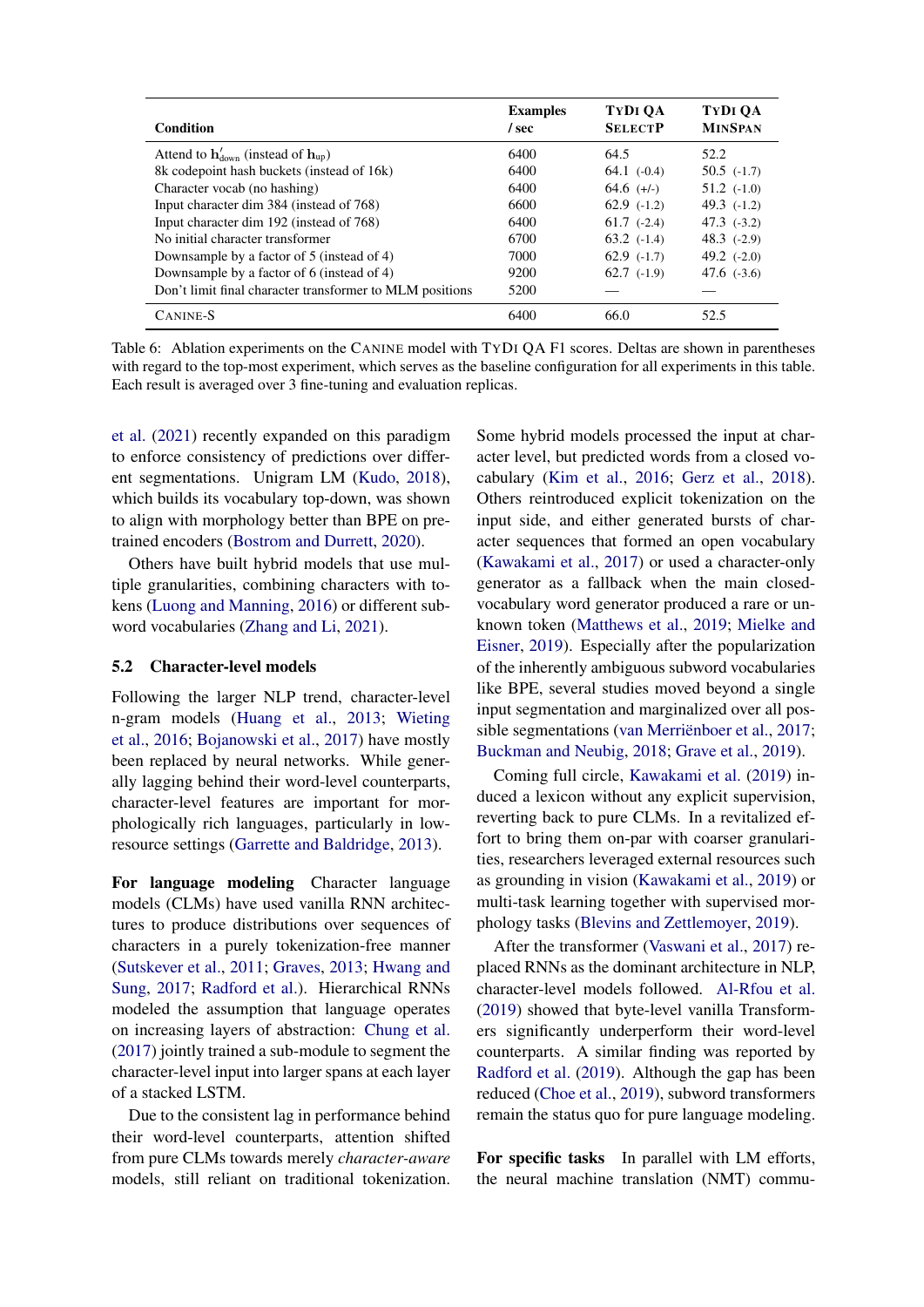nity sought to solve its open-vocabulary problem via character-level modeling. [Luong and Man](#page-14-14)[ning](#page-14-14) [\(2016\)](#page-14-14) proposed a hybrid model that operated mainly at the word level, but consulted a characterlevel LSTM for unknown words; this was a practical compromise, as their character-only model took 3 months to train. [Lee et al.](#page-13-16) [\(2017\)](#page-13-16) enabled pure character NMT by shortening the input length via convolutional, pooling, and highway layers. Notably, their many-to-English model outperformed its subword counterpart and most bilingual baselines, with a 35% increase in training time (on a single GPU) compared to a baseline BPE-to-char model. CANINE has a similar motivation, but operates in the context of pre-trained transformers; training is 7x faster compared to a char-to-char baseline (on TPU v3), and has a 28% increase in training time over mBERT (Table [2\)](#page-7-1).

Character information has been leveraged for many other end tasks as well, including: text classification [\(Zhang et al.,](#page-15-9) [2015;](#page-15-9) [Zhang and LeCun,](#page-15-10) [2017\)](#page-15-10), part-of-speech tagging and NER [\(Gillick](#page-13-17) [et al.,](#page-13-17) [2016;](#page-13-17) [Akbik et al.,](#page-12-11) [2018;](#page-12-11) [Pinter et al.,](#page-14-19) [2019\)](#page-14-19), named entity detection [\(Yu et al.,](#page-15-11) [2018\)](#page-15-11), dependency parsing [\(Vania et al.,](#page-15-12) [2018\)](#page-15-12), and machine reading comprehension [\(Hewlett et al.,](#page-13-18) [2018\)](#page-13-18). Character information proved particularly useful for low-resource languages [\(Xie et al.,](#page-15-13) [2018\)](#page-15-13), phenomena such as code-switching and transliteration [\(Ball and Garrette,](#page-12-12) [2018\)](#page-12-12), and rich morphology [\(Vania and Lopez,](#page-15-14) [2017\)](#page-15-14), previously receiving special modeling including adaptor grammars [\(Botha and Blunsom,](#page-12-13) [2013\)](#page-12-13).

For transfer learning Token-based models have also been augmented with character-level information in the context of transfer learning, where encoders trained with unsupervised objectives are repurposed to solve downstream tasks. [Pinter et al.](#page-14-20) [\(2017\)](#page-14-20) addressed the out-ofvocabulary problem of static pre-trained word embeddings by training a model to map the surface of a word to its pre-trained representation, and used it on unknown words. ELMo [\(Peters et al.,](#page-14-21) [2018\)](#page-14-21), a bidirectional LSTM model, applied character convolutions to its whitespace-separated input tokens. CharacterBERT [\(Boukkouri et al.,](#page-12-1) [2020\)](#page-12-1) ported this technique to BERT, augmenting its existing WordPiece-tokenized input. Consistent with previous observations that feeding characters into a transformer stack comes with a huge computational cost while not improving over tokenizationbased approaches [\(Al-Rfou et al.,](#page-12-9) [2019\)](#page-12-9), a BERT model fine-tuned for semantic parsing achieved gains only when characters *complemented* subwords [\(van Noord et al.,](#page-14-22) [2020\)](#page-14-22).

# 5.3 Multilingual models

Multilingual NLP has been dominated by deep pre-trained multilingual models whose subword vocabularies are shared across languages. Such models borrow their architectures from monolingual predecessors and apply joint training in 100+ languages, either with unsupervised LM losses: mBERT, mT5 [\(Xue et al.,](#page-15-15) [2021\)](#page-15-15), or with additional translation losses: XLM [\(Lample and Conneau,](#page-13-19) [2019\)](#page-13-19), XLM-R [\(Conneau et al.,](#page-13-20) [2020\)](#page-13-20). [Chung](#page-13-21) [et al.](#page-13-21) [\(2020\)](#page-13-21) extended this by forming language clusters with per-cluster vocabularies. To accommodate languages unseen during pre-training, [Wang et al.](#page-15-16) [\(2020\)](#page-15-16) extended the vocabulary and continued pre-training.

### 6 Conclusion

In this article, we described CANINE, which is, to our knowledge, the first pre-trained deep encoder for language understanding that uses a tokenization-free, vocabulary-free model, while surpassing the quality of models built on top of heuristic tokenizers. CANINE eliminates many engineering pitfalls for practitioners and opens up new research directions for the community.

# Acknowledgements

The authors wish to thank Noah Constant, Rami Al-Rfou, Kristina Toutanova, Kenton Lee, Ming-Wei Chang, and Tim Dozat for their feedback on this work. We would also like to thank Martin Njoroge and Nanjala Misiko for their consultations on the Kiswahili examples, Diana Akrong for consulting on Twi orthography, and Waleed Ammar for consulting on Arabic morphology.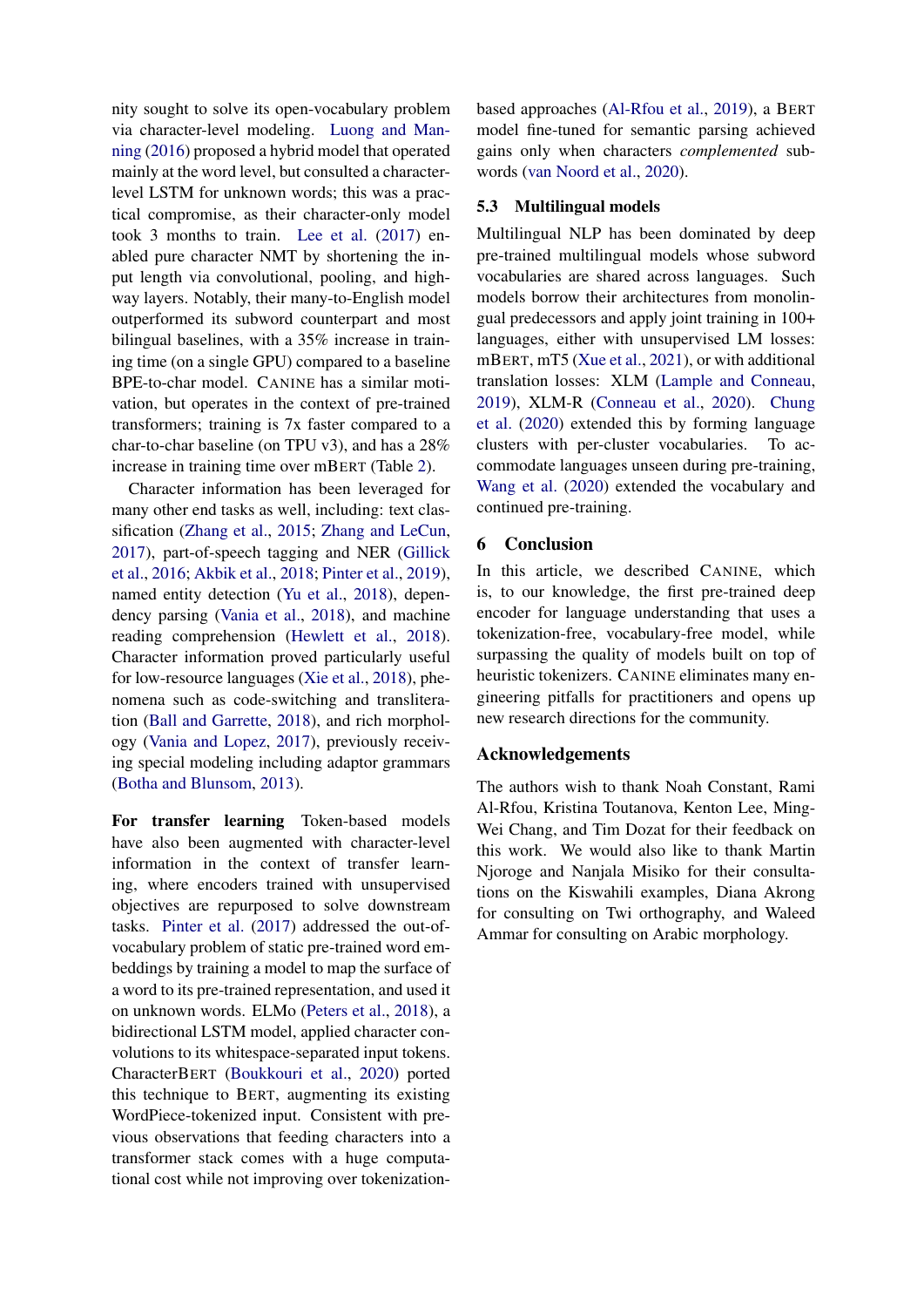# References

- <span id="page-12-4"></span>David Ifeoluwa Adelani, Jade Abbott, Graham Neubig, Daniel D'souza, Julia Kreutzer, Constantine Lignos, Chester Palen-Michel, Happy Buzaaba, Shruti Rijhwani, Sebastian Ruder, Stephen Mayhew, Israel Abebe Azime, Shamsuddeen H. Muhammad, Chris Chinenye Emezue, Joyce Nakatumba-Nabende, Perez Ogayo, Aremu Anuoluwapo, Catherine Gitau, Derguene Mbaye, Jesujoba Alabi, Seid Muhie Yimam, Tajuddeen Rabiu Gwadabe, Ignatius Ezeani, Rubungo Andre Niyongabo, Jonathan Mukiibi, Verrah Otiende, Iroro Orife, Davis David, Samba Ngom, Tosin Adewumi, Paul Rayson, Mofetoluwa Adeyemi, Gerald Muriuki, Emmanuel Anebi, Chiamaka Chukwuneke, Nkiruka Odu, Eric Peter Wairagala, Samuel Oyerinde, Clemencia Siro, Tobius Saul Bateesa, Temilola Oloyede, Yvonne Wambui, Victor Akinode, Deborah Nabagereka, Maurice Katusiime, Ayodele Awokoya, Mouhamadane MBOUP, Dibora Gebreyohannes, Henok Tilaye, Kelechi Nwaike, Degaga Wolde, Abdoulaye Faye, Blessing Sibanda, Orevaoghene Ahia, Bonaventure F. P. Dossou, Kelechi Ogueji, Thierno Ibrahima DIOP, Abdoulaye Diallo, Adewale Akinfaderin, Tendai Marengereke, and Salomey Osei. 2021. [MasakhaNER: Named Entity Recognition for](https://doi.org/10.1162/tacl_a_00416) [African Languages.](https://doi.org/10.1162/tacl_a_00416) *TACL*.
- <span id="page-12-3"></span>Joshua Ainslie, Santiago Ontanon, Chris Alberti, Vaclav Cvicek, Zachary Fisher, Philip Pham, Anirudh Ravula, Sumit Sanghai, Qifan Wang, and Li Yang. 2020. [ETC: Encoding Long and](http://arxiv.org/abs/2004.08483) [Structured Inputs in Transformers.](http://arxiv.org/abs/2004.08483) In *Proc. of EMNLP*.
- <span id="page-12-11"></span>Alan Akbik, Duncan Blythe, and Roland Vollgraf. 2018. [Contextual String Embeddings for Se](https://github.com/zalandoresearch/flair)[quence Labeling.](https://github.com/zalandoresearch/flair) In *Proc. of COLING*.
- <span id="page-12-9"></span>Rami Al-Rfou, Dokook Choe, Noah Constant, Mandy Guo, and Llion Jones. 2019. [Character](https://doi.org/10.1609/aaai.v33i01.33013159)[level language modeling with deeper self](https://doi.org/10.1609/aaai.v33i01.33013159)[attention.](https://doi.org/10.1609/aaai.v33i01.33013159) In *Proc. of AAAI*.
- <span id="page-12-12"></span>Kelsey Ball and Dan Garrette. 2018. [Part-of-](https://doi.org/10.18653/v1/D18-1347)[Speech Tagging for Code-Switched, Transliter](https://doi.org/10.18653/v1/D18-1347)[ated Texts without Explicit Language Identifi](https://doi.org/10.18653/v1/D18-1347)[cation.](https://doi.org/10.18653/v1/D18-1347) In *Proc. of EMNLP*.
- <span id="page-12-8"></span>Terra Blevins and Luke Zettlemoyer. 2019. Better character language modeling through morphology. In *Proc. of ACL*.
- <span id="page-12-6"></span>Piotr Bojanowski, Edouard Grave, Armand Joulin, and Tomas Mikolov. 2017. Enriching word vectors with subword information. *TACL*.
- <span id="page-12-5"></span>Kaj Bostrom and Greg Durrett. 2020. Byte pair encoding is suboptimal for language model pretraining. In *Findings of the Association for Computational Linguistics: EMNLP*.
- <span id="page-12-13"></span>Jan A. Botha and Phil Blunsom. 2013. [Adaptor](https://www.aclweb.org/anthology/D13-1034) [Grammars for learning non-concatenative mor](https://www.aclweb.org/anthology/D13-1034)[phology.](https://www.aclweb.org/anthology/D13-1034) In *Proc. of EMNLP*.
- <span id="page-12-1"></span>Hicham El Boukkouri, Olivier Ferret, Thomas Lavergne, Hiroshi Noji, Pierre Zweigenbaum, and Junichi Tsujii. 2020. [CharacterBERT:](http://arxiv.org/abs/2010.10392) [Reconciling ELMo and BERT for Word-Level](http://arxiv.org/abs/2010.10392) [Open-Vocabulary Representations From Char](http://arxiv.org/abs/2010.10392)[acters.](http://arxiv.org/abs/2010.10392) In *Proc. of COLING*.
- <span id="page-12-0"></span>Tom Brown, Benjamin Mann, Nick Ryder, Melanie Subbiah, Jared D Kaplan, Prafulla Dhariwal, Arvind Neelakantan, Pranav Shyam, Girish Sastry, Amanda Askell, Sandhini Agarwal, Ariel Herbert-Voss, Gretchen Krueger, Tom Henighan, Rewon Child, Aditya Ramesh, Daniel Ziegler, Jeffrey Wu, Clemens Winter, Chris Hesse, Mark Chen, Eric Sigler, Mateusz Litwin, Scott Gray, Benjamin Chess, Jack Clark, Christopher Berner, Sam McCandlish, Alec Radford, Ilya Sutskever, and Dario Amodei. 2020. [Language models are few-shot](https://proceedings.neurips.cc/paper/2020/file/1457c0d6bfcb4967418bfb8ac142f64a-Paper.pdf) [learners.](https://proceedings.neurips.cc/paper/2020/file/1457c0d6bfcb4967418bfb8ac142f64a-Paper.pdf) In *Proc. of NeurIPS*.
- <span id="page-12-7"></span>Jacob Buckman and Graham Neubig. 2018. Neural lattice language models. *TACL*.
- <span id="page-12-10"></span>Dokook Choe, Rami Al-Rfou, Mandy Guo, Heeyoung Lee, and Noah Constant. 2019. [Bridging](http://arxiv.org/abs/1908.10322) [the Gap for Tokenizer-Free Language Models.](http://arxiv.org/abs/1908.10322) *arXiv preprint arXiv:1908.10322*.
- <span id="page-12-2"></span>Krzysztof Choromanski, Valerii Likhosherstov, David Dohan, Xingyou Song, Andreea Gane, Tamas Sarlos, Peter Hawkins, Jared Davis, Afroz Mohiuddin, Lukasz Kaiser, David Belanger, Lucy Colwell, and Adrian Weller. 2021. [Rethinking Attention with Performers.](https://openreview.net/forum?id=Ua6zuk0WRH) In *Proc. of ICLR*.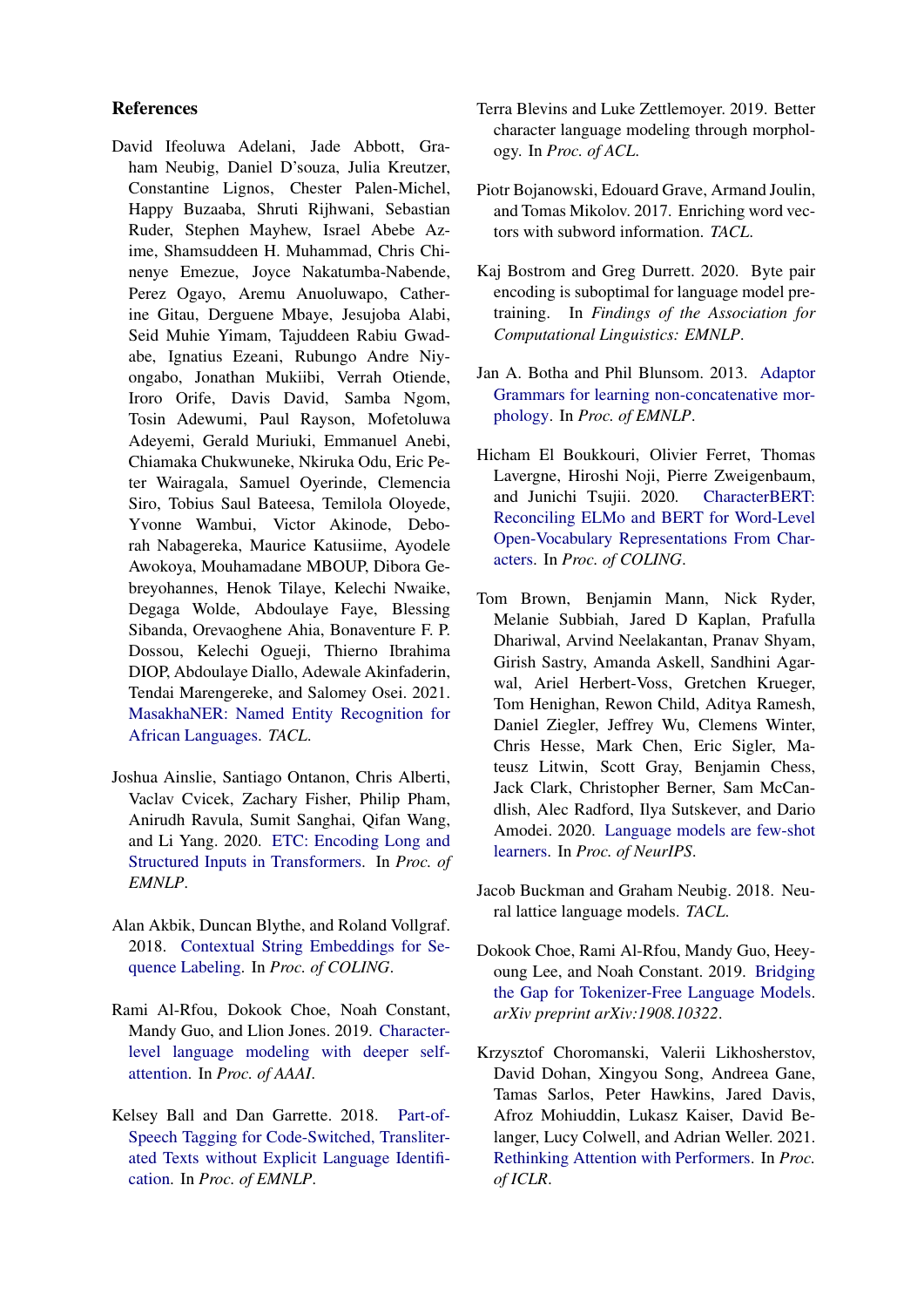- <span id="page-13-21"></span>Hyung Won Chung, Dan Garrette, Kiat Chuan Tan, and Jason Riesa. 2020. [Improving Mul](http://arxiv.org/abs/2010.12777)[tilingual Models with Language-Clustered Vo](http://arxiv.org/abs/2010.12777)[cabularies.](http://arxiv.org/abs/2010.12777) In *Proc. of EMNLP*.
- <span id="page-13-10"></span>Junyoung Chung, Sungjin Ahn, and Yoshua Bengio. 2017. Hierarchical Multiscale Recurrent Neural Networks. In *Proc. of ICLR*.
- <span id="page-13-4"></span>Jonathan H. Clark, Eunsol Choi, Michael Collins, Dan Garrette, Tom Kwiatkowski, Vitaly Nikolaev, and Jennimaria Palomaki. 2020. [TyDi QA:](https://www.mitpressjournals.org/doi/abs/10.1162/tacl_a_00317) [A benchmark for Information-Seeking Ques](https://www.mitpressjournals.org/doi/abs/10.1162/tacl_a_00317)[tion Answering in Typologically Diverse Lan](https://www.mitpressjournals.org/doi/abs/10.1162/tacl_a_00317)[guages.](https://www.mitpressjournals.org/doi/abs/10.1162/tacl_a_00317) *TACL*.
- <span id="page-13-20"></span>Alexis Conneau, Kartikay Khandelwal, Naman Goyal, Vishrav Chaudhary, Guillaume Wenzek, Francisco Guzmán, Edouard Grave, Myle Ott, Luke Zettlemoyer, and Veselin Stoyanov. 2020. [Unsupervised Cross-lingual Representa](http://arxiv.org/abs/1911.02116)[tion Learning at Scale.](http://arxiv.org/abs/1911.02116) In *Proc. of ACL*.
- <span id="page-13-2"></span>Zihang Dai, Guokun Lai, Yiming Yang, and Quoc V. Le. 2020. [Funnel-Transformer: Fil](http://arxiv.org/abs/2006.03236)[tering out Sequential Redundancy for Efficient](http://arxiv.org/abs/2006.03236) [Language Processing.](http://arxiv.org/abs/2006.03236) In *Proc. of NeurIPS*.
- <span id="page-13-1"></span>Jacob Devlin, Ming-Wei Chang, Kenton Lee, and Kristina Toutanova. 2019. [BERT: Pre-training](http://arxiv.org/abs/1810.04805) [of Deep Bidirectional Transformers for Lan](http://arxiv.org/abs/1810.04805)[guage Understanding.](http://arxiv.org/abs/1810.04805) In *Proc. of NAACL*.
- <span id="page-13-7"></span>Dan Garrette and Jason Baldridge. 2013. Learning a part-of-speech tagger from two hours of annotation. In *Proc. of NAACL*.
- <span id="page-13-12"></span>Daniela Gerz, Ivan Vulic, Edoardo Ponti, Jason ´ Naradowsky, Roi Reichart, and Anna Korhonen. 2018. [Language Modeling for Morpholog](https://doi.org/10.1162/tacl_a_00032)[ically Rich Languages: Character-Aware Mod](https://doi.org/10.1162/tacl_a_00032)[eling for Word-Level Prediction.](https://doi.org/10.1162/tacl_a_00032) *TACL*.
- <span id="page-13-17"></span>Dan Gillick, Cliff Brunk, Oriol Vinyals, and Amarnag Subramanya. 2016. [Multilingual](https://arxiv.org/pdf/1512.00103.pdf) [Language Processing From Bytes.](https://arxiv.org/pdf/1512.00103.pdf) In *Proc. of NAACL*.
- <span id="page-13-14"></span>Edouard Grave, Sainbayar Sukhbaatar, Piotr Bojanowski, and Armand Joulin. 2019. Training hybrid language models by marginalizing over segmentations. In *Proc. of ACL*.
- <span id="page-13-8"></span>Alex Graves. 2013. Generating sequences with recurrent neural networks. *arXiv preprint arXiv:1308.0850*.
- <span id="page-13-18"></span>Daniel Hewlett, Alexandre Lacoste, Llion Jones, Illia Polosukhin, Andrew Fandrianto, Jay Han, Matthew Kelcey, and David Berthelot. 2018. [Byte-Level Machine Reading across Morpho](http://goo.gl/wikireading.)[logically Varied Languages.](http://goo.gl/wikireading.) In *Proc. of AAAI*.
- <span id="page-13-6"></span>Po-Sen Huang, Xiaodong He, Jianfeng Gao, Li Deng, Alex Acero, and Larry Heck. 2013. Learning deep structured semantic models for web search using clickthrough data. In *Proc. of the ACM International Conference on Information and Knowledge Management (CIKM)*.
- <span id="page-13-9"></span>Kyuyeon Hwang and Wonyong Sung. 2017. [Character-Level Language Modeling with Hier](http://arxiv.org/abs/1609.03777v2)[archical Recurrent Neural Networks.](http://arxiv.org/abs/1609.03777v2) In *Proc. of ICASSP*.
- <span id="page-13-3"></span>Prabhu Kaliamoorthi, Sujith Ravi, and Zornitsa Kozareva. 2019. [PRADO: Projection attention](https://doi.org/10.18653/v1/D19-1506) [networks for document classification on-device.](https://doi.org/10.18653/v1/D19-1506) In *Proc. of EMNLP*.
- <span id="page-13-13"></span>Kazuya Kawakami, Chris Dyer, and Phil Blunsom. 2017. [Learning to create and reuse words](http://arxiv.org/abs/1704.06986) [in open-vocabulary neural language modeling.](http://arxiv.org/abs/1704.06986) In *Proc. of ACL*.
- <span id="page-13-15"></span>Kazuya Kawakami, Chris Dyer, and Phil Blunsom. 2019. [Learning to Discover, Ground and](http://arxiv.org/abs/1811.09353) [Use Words with Segmental Neural Language](http://arxiv.org/abs/1811.09353) [Models.](http://arxiv.org/abs/1811.09353) In *Proc. of ACL*.
- <span id="page-13-11"></span>Yoon Kim, Yacine Jernite, David Sontag, and Alexander M Rush. 2016. [Character-Aware](www.aaai.org) [Neural Language Models.](www.aaai.org) In *Proc. of AAAI*.
- <span id="page-13-5"></span>Taku Kudo. 2018. [Subword Regularization: Im](http://arxiv.org/abs/1804.10959)[proving Neural Network Translation Models](http://arxiv.org/abs/1804.10959) [with Multiple Subword Candidates.](http://arxiv.org/abs/1804.10959) In *Proc. of ACL*.
- <span id="page-13-0"></span>Taku Kudo and John Richardson. 2018. [Senten](http://arxiv.org/abs/1808.06226)[cePiece: A simple and language independent](http://arxiv.org/abs/1808.06226) [subword tokenizer and detokenizer for Neural](http://arxiv.org/abs/1808.06226) [Text Processing.](http://arxiv.org/abs/1808.06226) In *Proc. of EMNLP: System Demonstrations*.
- <span id="page-13-19"></span>Guillaume Lample and Alexis Conneau. 2019. [Cross-lingual Language Model Pretraining.](http://arxiv.org/abs/1901.07291) In *Proc. of NeurIPS*.
- <span id="page-13-16"></span>Jason Lee, Eth Zürich, Kyunghyun Cho, and Thomas Hofmann. 2017. [Fully Character-Level](http://arxiv.org/abs/1610.03017v3) [Neural Machine Translation without Explicit](http://arxiv.org/abs/1610.03017v3) [Segmentation.](http://arxiv.org/abs/1610.03017v3) *TACL*.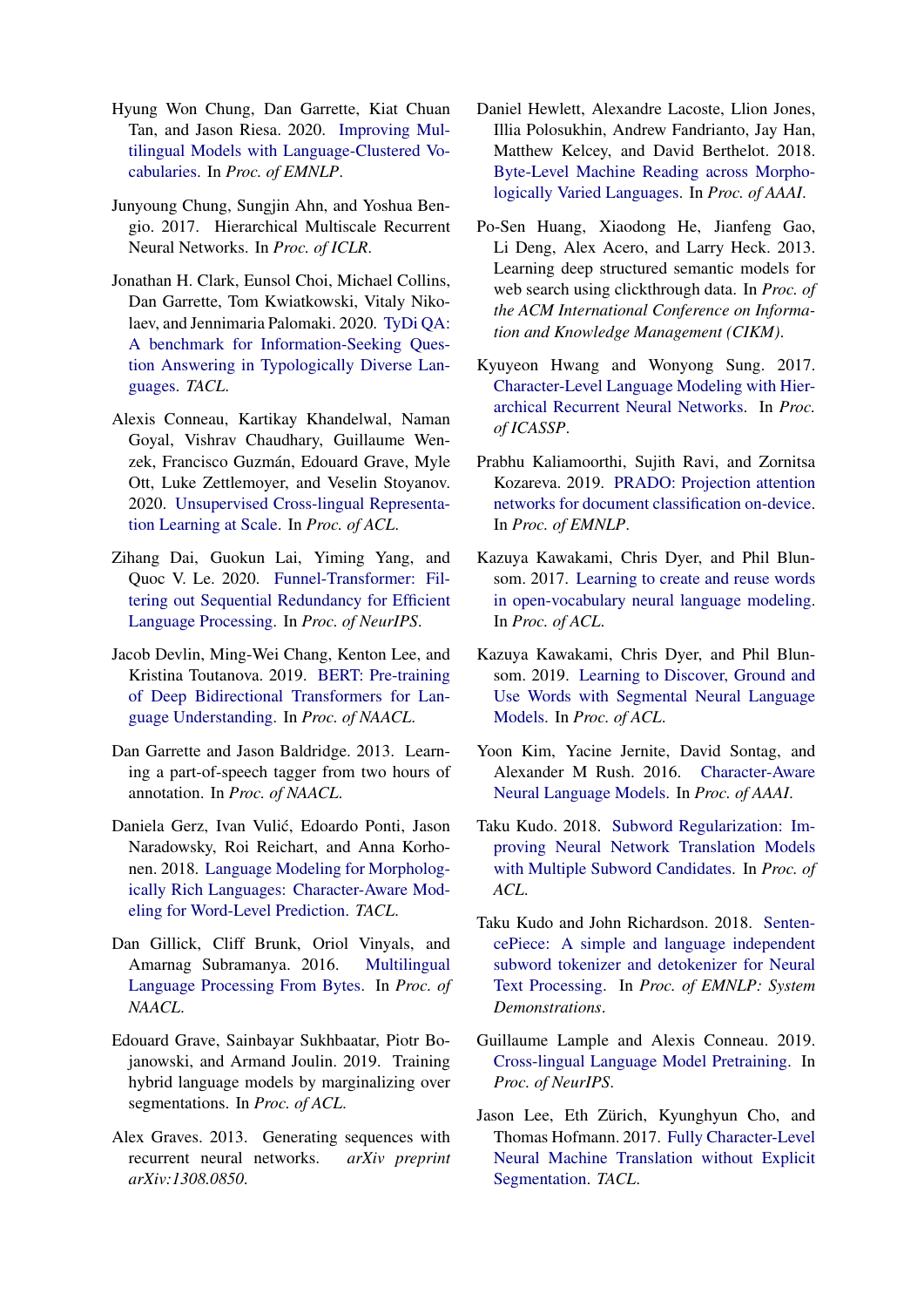- <span id="page-14-14"></span>Minh-Thang Luong and Christopher D. Manning. 2016. Achieving open vocabulary neural machine translation with hybrid word-character models. In *Proc. of ACL*.
- <span id="page-14-17"></span>Austin Matthews, Graham Neubig, and Chris Dyer. 2019. Using Morphological Knowledge in Open-Vocabulary Neural Language Models. In *Proc. of NAACL*.
- <span id="page-14-18"></span>Sebastian J. Mielke and Jason Eisner. 2019. [Spell](https://doi.org/10.1609/aaai.v33i01.33016843) [once, summon anywhere: A two-level open](https://doi.org/10.1609/aaai.v33i01.33016843)[vocabulary language model.](https://doi.org/10.1609/aaai.v33i01.33016843) In *Proc. of AAAI*.
- <span id="page-14-22"></span>Rik van Noord, Antonio Toral, and Johan Bos. 2020. Character-level Representations Improve DRS-based Semantic Parsing Even in the Age of BERT. In *Proc. of EMNLP*.
- <span id="page-14-3"></span>Brendan O'Connor, Michel Krieger, and David Ahn. 2010. [TweetMotif: Exploratory Search](http://tweetmotif.com.) [and Topic Summarization for Twitter Introduc](http://tweetmotif.com.)[tion and Description.](http://tweetmotif.com.) In *Proc. of the International AAAI Conference on Web and Social Media*.
- <span id="page-14-9"></span>Hao Peng, Nikolaos Pappas, Dani Yogatama, Roy Schwartz, Noah Smith, and Lingpeng Kong. 2021. [Random feature attention.](https://openreview.net/forum?id=QtTKTdVrFBB) In *Proc. of ICLR*.
- <span id="page-14-21"></span>Matthew E. Peters, Mark Neumann, Mohit Iyyer, Matt Gardner, Christopher Clark, Kenton Lee, and Luke Zettlemoyer. 2018. [Deep contextual](http://arxiv.org/abs/1802.05365)[ized word representations.](http://arxiv.org/abs/1802.05365) In *Proc. of NAACL*.
- <span id="page-14-11"></span>Jason Phang, Iacer Calixto, Phu Mon Htut, Yada Pruksachatkun, Haokun Liu, Clara Vania, Katharina Kann, and Samuel R Bowman. 2020. English Intermediate-Task Training Improves Zero-Shot Cross-Lingual Transfer Too. In *Proc. of AACL*.
- <span id="page-14-20"></span>Yuval Pinter, Robert Guthrie, and Jacob Eisenstein. 2017. [Mimicking word embeddings us](https://doi.org/10.18653/v1/D17-1010)[ing subword RNNs.](https://doi.org/10.18653/v1/D17-1010) In *Proc. of EMNLP*.
- <span id="page-14-19"></span>Yuval Pinter, Marc Marone, and Jacob Eisenstein. 2019. [Character Eyes: Seeing Language](http://arxiv.org/abs/1903.05041v1) [through Character-Level Taggers.](http://arxiv.org/abs/1903.05041v1) In *Proc. of BlackboxNLP*.
- <span id="page-14-12"></span>Telmo Pires, Eva Schlinger, and Dan Garrette. 2019. [How multilingual is Multilingual BERT?](https://doi.org/10.18653/v1/P19-1493) In *Proc. of ACL*.
- <span id="page-14-13"></span>Ivan Provilkov, Dmitrii Emelianenko, and Elena Voita. 2020. [BPE-Dropout: Simple and Effec](http://arxiv.org/abs/1910.13267)[tive Subword Regularization.](http://arxiv.org/abs/1910.13267) In *Proc. of ACL*.
- <span id="page-14-5"></span>Danish Pruthi, Bhuwan Dhingra, and Zachary C. Lipton. 2019. [Combating adversarial mis](http://arxiv.org/abs/1905.11268)[spellings with robust word recognition.](http://arxiv.org/abs/1905.11268) In *Proc. of ACL*.
- <span id="page-14-16"></span>Alec Radford, Rafal Jozefowicz, and Ilya Sutskever. [Learning to Generate Reviews](https://arxiv.org/abs/1704.01444) [and Discovering Sentiment.](https://arxiv.org/abs/1704.01444) *arXiv preprint arXiv:1704.01444*.
- <span id="page-14-1"></span>Alec Radford, Jeff Wu, Rewon Child, David Luan, Dario Amodei, and Ilya Sutskever. 2019. Language models are unsupervised multitask learners.
- <span id="page-14-2"></span>Colin Raffel, Noam Shazeer, Adam Roberts, Katherine Lee, Sharan Narang, Michael Matena, Yanqi Zhou, Wei Li, and Peter J. Liu. 2020. [Exploring the limits of transfer learning](http://arxiv.org/abs/1910.10683) [with a unified text-to-text transformer.](http://arxiv.org/abs/1910.10683) *JMLR*.
- <span id="page-14-0"></span>Rico Sennrich, Barry Haddow, and Alexandra Birch. 2016. [Neural Machine Translation of](http://arxiv.org/abs/arXiv:1508.07909v5) [Rare Words with Subword Units.](http://arxiv.org/abs/arXiv:1508.07909v5) In *Proc. of ACL*.
- <span id="page-14-4"></span>Lichao Sun, Kazuma Hashimoto, Wenpeng Yin, Akari Asai, Jia Li, Philip Yu, and Caiming Xiong. 2020. [Adv-BERT: BERT is not ro](http://arxiv.org/abs/2003.04985)[bust on misspellings! Generating nature ad](http://arxiv.org/abs/2003.04985)[versarial samples on BERT.](http://arxiv.org/abs/2003.04985) *arXiv preprint arXiv:2003.04985*.
- <span id="page-14-15"></span>Ilya Sutskever, James Martens, and Geoffrey E Hinton. 2011. Generating text with recurrent neural networks. In *Proc. of ICML*.
- <span id="page-14-7"></span>Dan Svenstrup, Jonas Meinertz Hansen, and Ole Winther. 2017. [Hash Embeddings for Efficient](http://arxiv.org/abs/1709.03933) [Word Representations.](http://arxiv.org/abs/1709.03933) In *Proc. of NeurIPS*.
- <span id="page-14-8"></span>David Talbot and John Talbot. 2008. Bloom maps. In *Proc. of the Workshop on Analytic Algorithmics and Combinatorics (ANALCO)*.
- <span id="page-14-6"></span>Ian Tenney, Dipanjan Das, and Ellie Pavlick. 2019. BERT rediscovers the classical NLP pipeline. In *Proc. of ACL*.
- <span id="page-14-10"></span>Erik F. Tjong Kim Sang. 2002. [Introduction](https://aclanthology.org/W02-2024) [to the CoNLL-2002 shared task: Language](https://aclanthology.org/W02-2024)[independent named entity recognition.](https://aclanthology.org/W02-2024) In *Proc. of CoNLL*.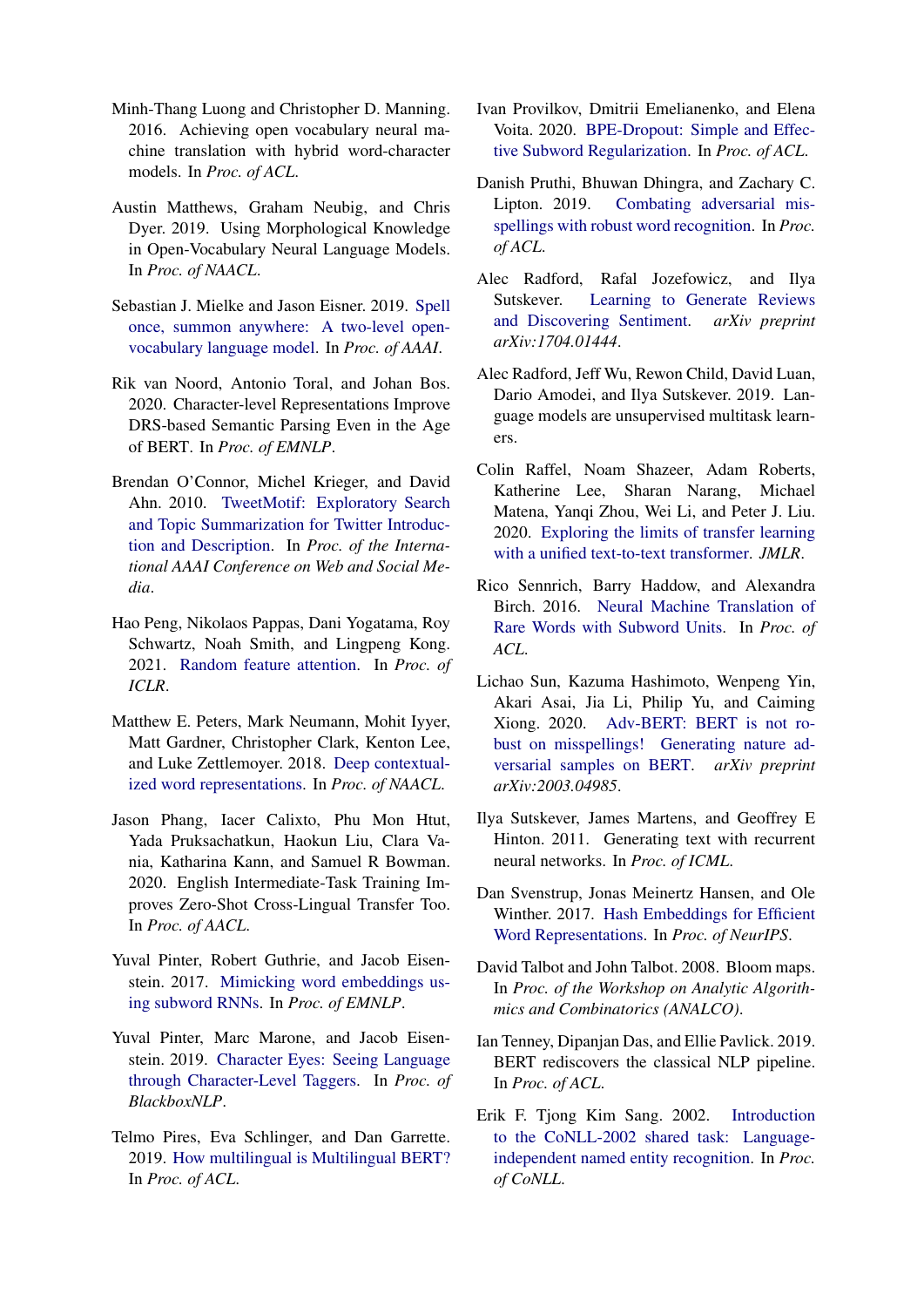- <span id="page-15-3"></span>Erik F. Tjong Kim Sang and Fien De Meulder. 2003. [Introduction to the CoNLL-2003](https://aclanthology.org/W03-0419) [shared task: Language-independent named en](https://aclanthology.org/W03-0419)[tity recognition.](https://aclanthology.org/W03-0419) In *Proc. of NAACL*.
- <span id="page-15-8"></span>Bart van Merriënboer, Amartya Sanyal, H. Larochelle, and Yoshua Bengio. 2017. Multiscale sequence modeling with a learned dictionary. *arXiv preprint arXiv:1707.00762*.
- <span id="page-15-12"></span>Clara Vania, Andreas Grivas, and Adam Lopez. 2018. [What do character-level models learn](https://doi.org/10.18653/v1/D18-1278) [about morphology? The case of dependency](https://doi.org/10.18653/v1/D18-1278) [parsing.](https://doi.org/10.18653/v1/D18-1278) In *Proc. of EMNLP*.
- <span id="page-15-14"></span>Clara Vania and Adam Lopez. 2017. [From Char](https://doi.org/10.18653/v1/P17-1184)[acters to Words to in Between: Do We Capture](https://doi.org/10.18653/v1/P17-1184) [Morphology?](https://doi.org/10.18653/v1/P17-1184) In *Proc. of ACL*.
- <span id="page-15-1"></span>Ashish Vaswani, Noam Shazeer, Niki Parmar, Jakob Uszkoreit, Llion Jones, Aidan N. Gomez, Lukasz Kaiser, and Illia Polosukhin. 2017. [At](http://arxiv.org/abs/1706.03762)[tention is all you need.](http://arxiv.org/abs/1706.03762) In *Proc. of NeurIPS*.
- <span id="page-15-5"></span>Xinyi Wang, Sebastian Ruder, and Graham Neubig. 2021. [Multi-view subword regularization.](https://aclanthology.org/2021.naacl-main.40/) In *Proc. of NAACL*.
- <span id="page-15-16"></span>Zihan Wang, Karthikeyan K, Stephen Mayhew, and Dan Roth. 2020. [Extending multilingual](https://doi.org/10.18653/v1/2020.findings-emnlp.240) [BERT to low-resource languages.](https://doi.org/10.18653/v1/2020.findings-emnlp.240) In *Findings of EMNLP*.
- <span id="page-15-7"></span>John Wieting, Mohit Bansal, Kevin Gimpel, and Karen Livescu. 2016. Charagram: Embedding words and sentences via character n-grams. In *Proc. of EMNLP*.
- <span id="page-15-0"></span>Yonghui Wu, Mike Schuster, Zhifeng Chen, Quoc V Le, Mohammad Norouzi, Wolfgang Macherey, Maxim Krikun, Yuan Cao, Qin Gao, Klaus Macherey, Jeff Klingner, Apurva Shah, Melvin Johnson, Xiaobing Liu, Łukasz Kaiser, Stephan Gouws, Yoshikiyo Kato, Taku Kudo, Hideto Kazawa, Keith Stevens, George Kurian, Nishant Patil, Wei Wang, Cliff Young, Jason Smith, Jason Riesa, Alex Rudnick, Oriol Vinyals, Greg Corrado, Macduff Hughes, and Jeffrey Dean. 2016. [Google's Neural Ma](https://arxiv.org/pdf/1609.08144.pdf)[chine Translation System: Bridging the Gap be](https://arxiv.org/pdf/1609.08144.pdf)[tween Human and Machine Translation.](https://arxiv.org/pdf/1609.08144.pdf) *arXiv preprint arXiv:1609.08144*.
- <span id="page-15-13"></span>Jiateng Xie, Zhilin Yang, Graham Neubig, Noah A. Smith, and Jaime Carbonell. 2018.

[Neural cross-lingual named entity recognition](https://doi.org/10.18653/v1/D18-1034) [with minimal resources.](https://doi.org/10.18653/v1/D18-1034) In *Proc. of EMNLP*.

- <span id="page-15-15"></span>Linting Xue, Noah Constant, Adam Roberts, Mihir Kale, Rami Al-Rfou, Aditya Siddhant, Aditya Barua, and Colin Raffel. 2021. [mT5: A](https://aclanthology.org/2021.naacl-main.41.pdf) [massively multilingual pre-trained text-to-text](https://aclanthology.org/2021.naacl-main.41.pdf) [transformer.](https://aclanthology.org/2021.naacl-main.41.pdf) In *Proc. of NAACL*.
- <span id="page-15-4"></span>Yang You, Jing Li, Sashank Reddi, Jonathan Hseu, Sanjiv Kumar, Srinadh Bhojanapalli, Xiaodan Song, James Demmel, Kurt Keutzer, and Cho-Jui Hsieh. 2020. [Large Batch Optimization for](http://arxiv.org/abs/1904.00962) [Deep Learning: Training BERT in 76 minutes.](http://arxiv.org/abs/1904.00962) In *Proc. of ICLR*.
- <span id="page-15-11"></span>Xiaodong Yu, Stephen Mayhew, Mark Sammons, and Dan Roth. 2018. [On the strength of char](https://doi.org/10.18653/v1/D18-1345)[acter language models for multilingual named](https://doi.org/10.18653/v1/D18-1345) [entity recognition.](https://doi.org/10.18653/v1/D18-1345) In *Proc. of EMNLP*.
- <span id="page-15-2"></span>Manzil Zaheer, Guru Guruganesh, Avinava Dubey, Joshua Ainslie, Chris Alberti, Santiago Ontanon, Philip Pham, Anirudh Ravula, Qifan Wang, Li Yang, and Amr Ahmed. 2020. [Big](http://arxiv.org/abs/2007.14062) [Bird: Transformers for Longer Sequences.](http://arxiv.org/abs/2007.14062) In *Proc. of NeurIPS*.
- <span id="page-15-10"></span>Xiang Zhang and Yann LeCun. 2017. [Which En](http://arxiv.org/abs/1708.02657v2)[coding is the Best for Text Classification in Chi](http://arxiv.org/abs/1708.02657v2)[nese, English, Japanese and Korean?](http://arxiv.org/abs/1708.02657v2) *arXiv preprint arXiv:1708.02657v2*.
- <span id="page-15-9"></span>Xiang Zhang, Junbo Zhao, and Yann LeCun. 2015. [Character-level convolutional networks](http://arxiv.org/abs/1509.01626) [for text classification.](http://arxiv.org/abs/1509.01626) In *Proc. of NeurIPS*.
- <span id="page-15-6"></span>Xinsong Zhang and Hang Li. 2021. [AMBERT:](https://aclanthology.org/2021.findings-acl.37.pdf) [A Pre-trained Language Model with Multi-](https://aclanthology.org/2021.findings-acl.37.pdf)[Grained Tokenization.](https://aclanthology.org/2021.findings-acl.37.pdf) In *Findings of ACL*.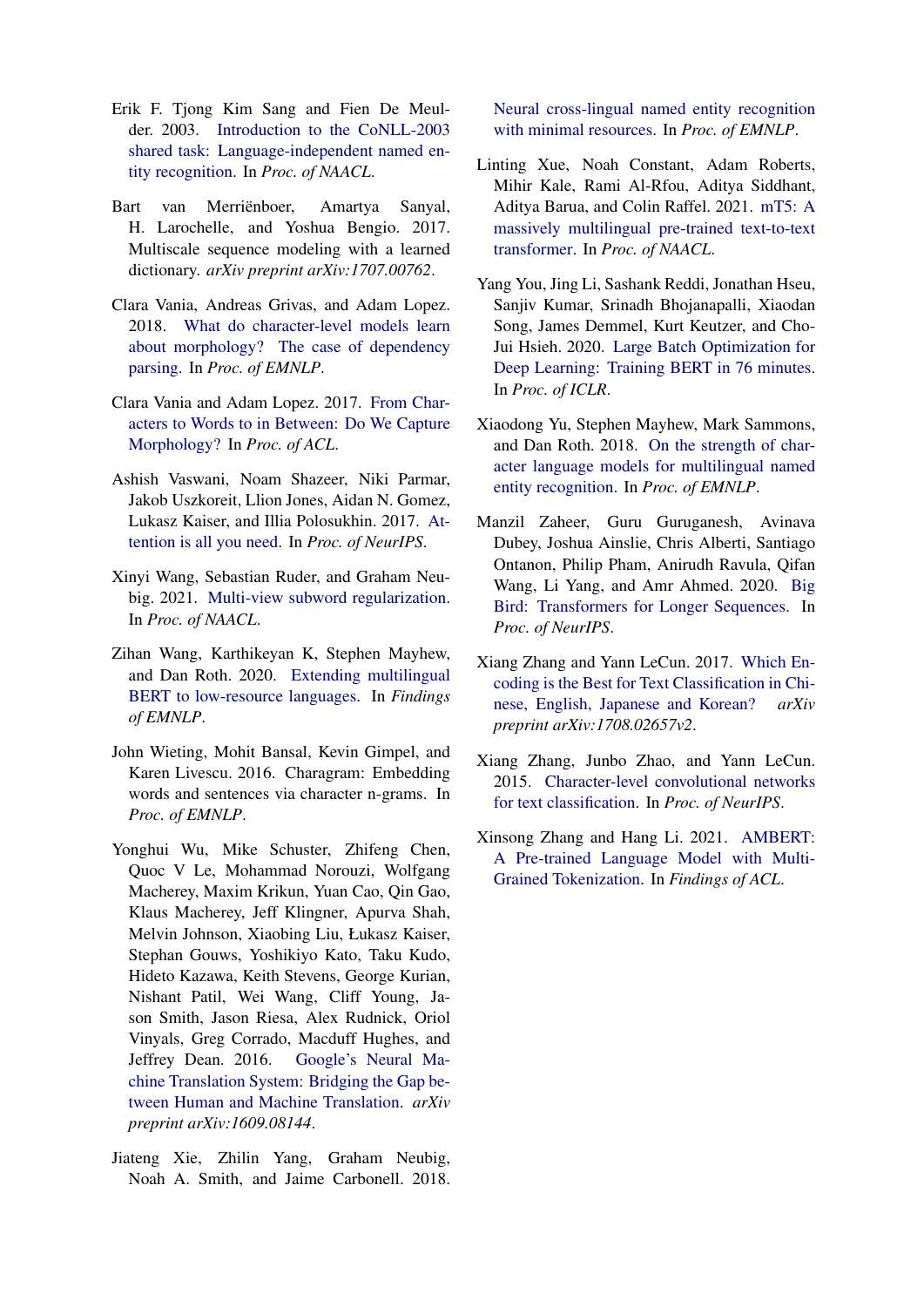# A Appendix

| Language         | <b>mBERT</b> | <b>CANINE-S</b> | <b>CANINE-C</b> | <b>CANINE-C</b><br>+ n-grams |
|------------------|--------------|-----------------|-----------------|------------------------------|
|                  |              | <b>SELECTP</b>  |                 |                              |
| (English)        | 62.2         | $58.6$ $(-3.6)$ | $61.6$ (-0.6)   | $64.6 (+2.4)$                |
| Arabic           | 82.3         | $82.8 (+0.5)$   | $82.5 (+0.2)$   | $84.3 (+2.0)$                |
| Bengali          | 58.5         | $61.8 (+3.3)$   | $62.5 (+4.0)$   | $66.0 (+7.5)$                |
| Finnish          | 60.4         | $62.2$ $(+1.8)$ | $63.6 (+3.2)$   | $66.7 (+6.3)$                |
| Indonesian       | 61.3         | $63.5 (+2.2)$   | $64.2 (+2.9)$   | $65.9(+4.6)$                 |
| Japanese         | 46.2         | $51.7$ $(+5.5)$ | 49.7 $(+3.5)$   | $51.2 (+5.0)$                |
| Korean           | 60.2         | $60.3 (+0.1)$   | $59.7$ (-0.5)   | $60.6 (+0.4)$                |
| Russian          | 62.2         | $64.6 (+2.4)$   | $65.6 (+3.4)$   | $68.5 (+6.3)$                |
| Swahili          | 58.8         | $67.8(+9.0)$    | $67.0 (+8.2)$   | $67.2 (+8.4)$                |
| Telugu           | 81.0         | $82.5$ (+1.5)   | $81.1 (+0.1)$   | $84.6 (+3.6)$                |
| Thai             | 61.1         | $62.8$ $(+1.7)$ | $61.2 (+0.1)$   | $65.8(+4.7)$                 |
| <b>Macro Avg</b> | 63.2         | $66.0 (+2.8)$   | $65.7$ $(+2.5)$ | $68.1 (+4.9)$                |
|                  |              | <b>MINSPAN</b>  |                 |                              |
| (English)        | 46.0         | $46.3 (+0.3)$   | 49.0 $(+3.0)$   | $51.8 (+5.8)$                |
| Arabic           | 70.7         | $66.9$ $(-3.8)$ | $65.6$ $(-5.1)$ | $73.0 (+2.3)$                |
| Bengali          | 47.3         | $46.7$ (-0.6)   | $52.5 (+5.2)$   | $57.1 (+9.8)$                |
| Finnish          | 51.1         | $53.0 (+1.9)$   | $53.8 (+2.7)$   | $57.1 (+6.0)$                |
| Indonesian       | 52.2         | 53.6 $(+1.4)$   | $54.4 (+2.2)$   | $56.8 (+4.6)$                |
| Japanese         | 36.1         | $40.3$ $(+4.2)$ | $40.7(+4.6)$    | $42.0 (+5.9)$                |
| Korean           | 36.8         | $35.7$ $(-1.1)$ | $36.5$ (-0.3)   | $39.9 (+3.1)$                |
| Russian          | 45.6         | $46.7$ $(+1.1)$ | $47.2 (+1.6)$   | $51.5 (+5.9)$                |
| Swahili          | 49.4         | 59.0 $(+9.6)$   | $57.6 (+8.2)$   | $59.2 (+9.8)$                |
| Telugu           | 75.6         | $75.2$ $(-0.4)$ | $74.2$ $(-1.4)$ | $79.7 (+4.1)$                |
| Thai             | 48.4         | 47.9 $(-0.5)$   | $47.1(-1.3)$    | $54.2 (+5.8)$                |
|                  |              |                 |                 |                              |

<span id="page-16-0"></span>Table 7: Language-wise breakdown for TYDI QA primary tasks. English is parenthesized because it is not included in the overall score calculation for TYDI QA.